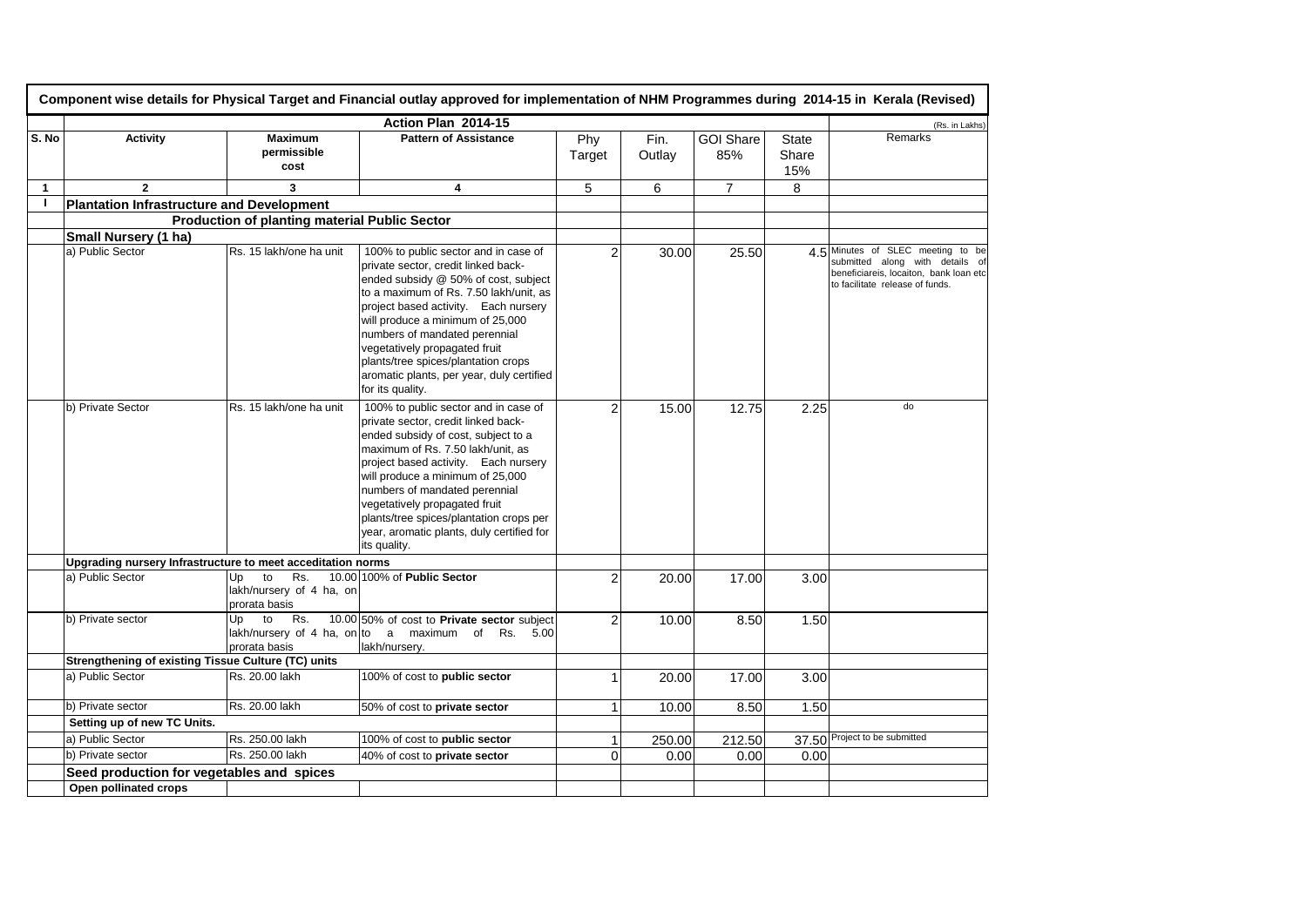|                | a) Public Sector                                                          | Rs. 35,000/ha                                 | 100% of cost, limited to 5 ha.<br>Output<br>target of seed for each crop will be<br>fixed by the individual state.                                                                                                                                                                 | 50       | 17.50  | 14.88  | 2.63  |  |
|----------------|---------------------------------------------------------------------------|-----------------------------------------------|------------------------------------------------------------------------------------------------------------------------------------------------------------------------------------------------------------------------------------------------------------------------------------|----------|--------|--------|-------|--|
|                | b) Private sector                                                         | Rs. 35,000/ha                                 | 35% in general areas and 50% in NE<br>& Himalayan States, Tribal Sub Plans<br>(TSP) areas, Andaman & Nicobar &<br>Lakshadweep Islands, limited to 5 ha.<br>Output target of seed for each crop will<br>be fixed by the individual state.                                           | 0        | 0.00   | 0.00   | 0.00  |  |
|                | <b>Hybrid seeds</b>                                                       |                                               |                                                                                                                                                                                                                                                                                    |          |        |        |       |  |
|                | a) Public Sector                                                          | Rs. 1.50 lakh/ha                              | 100% of cost, limited to 5 ha.<br>Output<br>target of seed for each crop will be<br>fixed by the individual state.                                                                                                                                                                 | 2        | 3.00   | 2.55   | 0.45  |  |
|                | b) Private sector                                                         | Rs. 1.50 lakh/ha                              | 35% in general areas and 50% in NE<br>& Himalayan States, Tribal Sub Plans<br>(TSP) areas, Andaman & Nicobar &<br>Lakshadweep Islands, limited to 5 ha.<br>Output target of seed for each crop will<br>be fixed by the individual state.                                           | $\Omega$ | 0.00   | 0.00   | 0.00  |  |
|                | Sub-total Planting material                                               |                                               |                                                                                                                                                                                                                                                                                    | 63.00    | 375.50 | 319.18 | 56.33 |  |
| $\overline{2}$ |                                                                           | Establishment of new gardens / Area Expansion |                                                                                                                                                                                                                                                                                    |          |        |        |       |  |
|                |                                                                           | maximum area of 4 ha per beneficiary)         | Fruit crops other than cost intensive crops using normal spacing (For a                                                                                                                                                                                                            |          |        |        |       |  |
|                | <b>Fruits - Perennials</b>                                                |                                               |                                                                                                                                                                                                                                                                                    |          |        |        |       |  |
|                | (a) Cost intensive crops                                                  |                                               |                                                                                                                                                                                                                                                                                    |          |        |        |       |  |
|                | ii) Strawberry                                                            |                                               |                                                                                                                                                                                                                                                                                    |          |        |        |       |  |
|                | a) Integrated package with drip Rs. 2.80 lakh/ha<br>irrigation & mulching |                                               | Maximum of Rs. 1.12 lakh/ per ha.<br>(40% of cost) for meeting the<br>expenditure on planting material and<br>cost of material for drip irrigation,<br>mulching and INM/IPM, in one<br>installment.                                                                                | $\Omega$ | 0.00   | 0.00   | 0.00  |  |
|                | b) Without integration                                                    | Rs. 1.25 lakh/ha                              | Maximum of Rs. 0.50 lakh/ha (40% of<br>cost) for meeting the expenditure on<br>planting material and cost of INM/IPM<br>one installment.<br>For (a) and (b) above, in the case of<br>TSP areas, Andaman & Nicobar and<br>Lakshadweep Islands, assistance will<br>be @ 50% of cost. | 200      | 100.00 | 85.00  | 15.00 |  |
|                | sub total                                                                 |                                               |                                                                                                                                                                                                                                                                                    | 200.00   | 100.00 | 85.00  | 15.00 |  |
|                | iii) Banana (sucker)                                                      |                                               |                                                                                                                                                                                                                                                                                    |          |        |        |       |  |
|                | Integrated package with Rs. 2.00 lakh/ha<br>a)<br>drip irrigation.        |                                               | Maximum of Rs. 0.80 lakh/ha (40% of<br>the cost) for meeting expenditure on<br>planting material, drip irrigation and<br>cost of material for INM/IPM, in 2<br>installments (75:25).                                                                                               |          | 0.00   | 0.00   | 0.00  |  |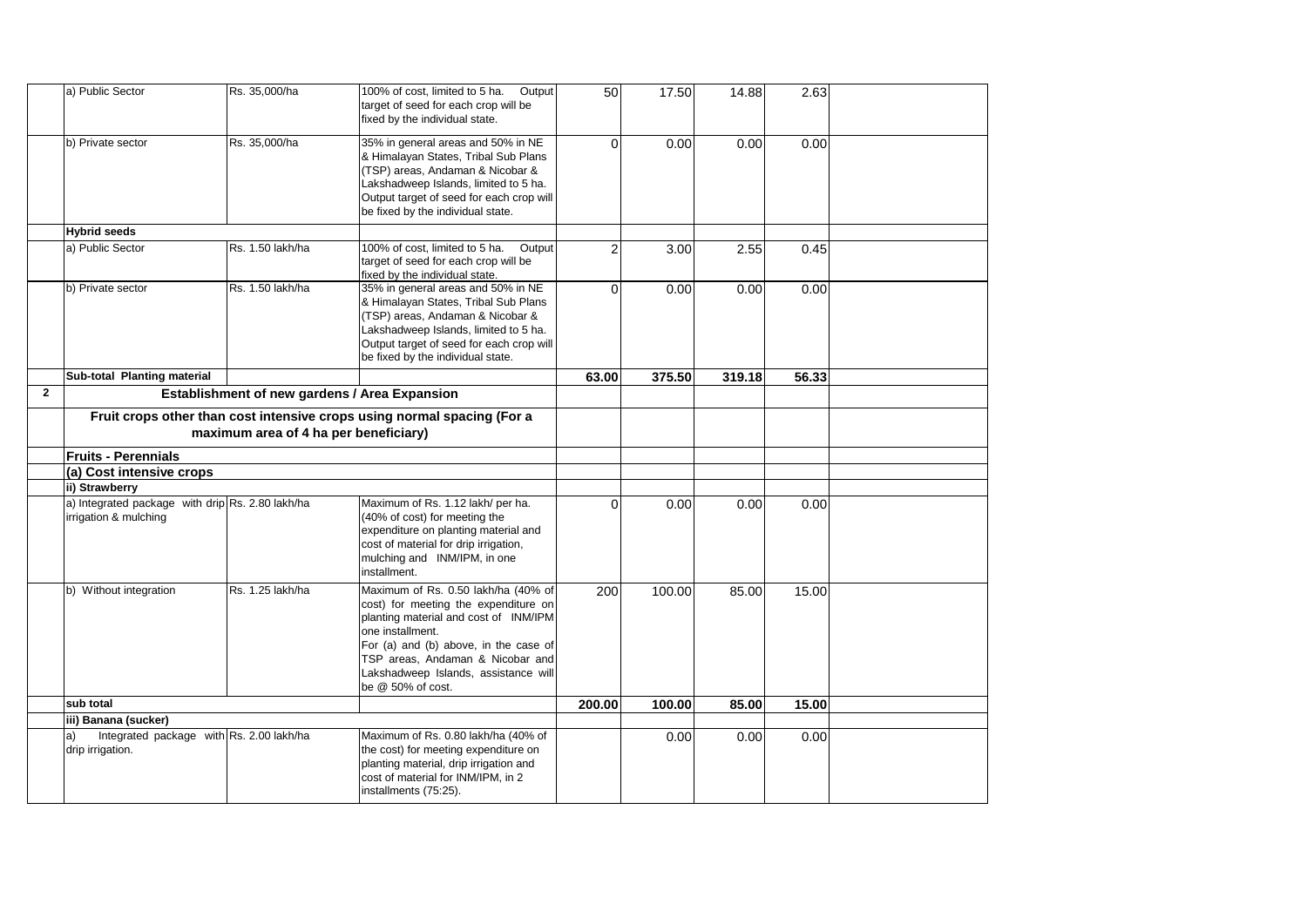| sub total              | b) Without integration<br>Maintenance without Integration | Rs.87,500/ha      | Maximum of Rs. 0.35 lakh/ha (40% of<br>cost) for meeting the expenditure on<br>planting material and cost of INM/IPM<br>in 2 installments (75:25). For (a) and<br>(b) above, in the case of TSP areas,<br>Andaman<br>&<br>Nicobar<br>and<br>Lakshadweep Islands, assistance will<br>be @ 50% of cost in 2 installments.        | 1500<br>1500.00 | 393.75<br>393.75 | 334.69<br>334.69 | 59.06<br>59.06 |                               |
|------------------------|-----------------------------------------------------------|-------------------|--------------------------------------------------------------------------------------------------------------------------------------------------------------------------------------------------------------------------------------------------------------------------------------------------------------------------------|-----------------|------------------|------------------|----------------|-------------------------------|
| 1st Year               |                                                           |                   |                                                                                                                                                                                                                                                                                                                                | 500             | 43.75            | 37.19            |                | 6.56 As per norms of 2013-14  |
|                        | iv) Pineapple (sucker)                                    |                   |                                                                                                                                                                                                                                                                                                                                |                 |                  |                  |                |                               |
| a)<br>drip irrigation. | Integrated package with Rs. 3.00 lakh/ha                  |                   | Maximum of Rs. 1.20 lakh/ha (40% of<br>the cost) for meeting expenditure on<br>planting material, drip irrigation and<br>cost of material for INM/IPM, in 2<br>installments.                                                                                                                                                   |                 | 0.00             | 0.00             | 0.00           |                               |
|                        | b) Without integration                                    | Rs.87,500/ha      | Maximum of Rs. 0.35 lakh/ha (40% of<br>cost) for meeting the expenditure on<br>planting material and cost of INM/IPM<br>in 2 installments (75:25).<br>For (a) and (b) above, in the case of<br>TSP areas, Andaman & Nicobar and<br>Lakshadweep Islands, assistance will<br>be @ 50% of cost in 2 installments<br>$(75:25)$ .   | 1500            | 393.75           | 334.69           | 59.06          |                               |
| sub total              |                                                           |                   |                                                                                                                                                                                                                                                                                                                                | 1500.00         | 393.75           | 334.69           | 59.06          |                               |
|                        | Maintenance without Integration                           |                   |                                                                                                                                                                                                                                                                                                                                |                 |                  |                  |                |                               |
| 1st Year               |                                                           |                   |                                                                                                                                                                                                                                                                                                                                | 1000            | 87.50            | 74.38            |                | 13.13 As per norms of 2013-14 |
| v) Banana (TC)         |                                                           |                   |                                                                                                                                                                                                                                                                                                                                |                 |                  |                  |                |                               |
| a)<br>drip irrigation. | Integrated package with                                   | Rs. 3.00 lakh/ha  | Maximum of Rs. 1.20 lakh/ha (40 % of<br>cost) for meeting the expenditure on<br>planting material and cost of material<br>for drip system, INM/IPM etc., in 2<br>installments (75:25).                                                                                                                                         |                 | 0.00             | 0.00             | 0.00           |                               |
| b)                     | Without integration                                       | Rs. 1.25 lakh/ha. | Max. of Rs. 0.50 lakh per ha, (40% of<br>cost) for meeting the expenditure on<br>planting material and cost of INM/IPM<br>in 2 installments (75:25).<br>For (a) and (b) above, in the case of<br>TSP areas, Andaman & Nicobar and<br>Lakshadweep Islands, assistance will<br>be @ 50% of cost in 2 installments<br>$(75.25)$ . | 750             | 281.25           | 239.06           | 42.19          |                               |
| sub total              |                                                           |                   |                                                                                                                                                                                                                                                                                                                                | 750.00          | 281.25           | 239.06           | 42.19          |                               |
|                        | Maintenance without Integration                           |                   |                                                                                                                                                                                                                                                                                                                                |                 |                  |                  |                |                               |
| 1st Year               |                                                           |                   |                                                                                                                                                                                                                                                                                                                                | 0               | 0.00             | 0.00             | 0.00           |                               |
| vii) Papaya            |                                                           |                   |                                                                                                                                                                                                                                                                                                                                |                 |                  |                  |                |                               |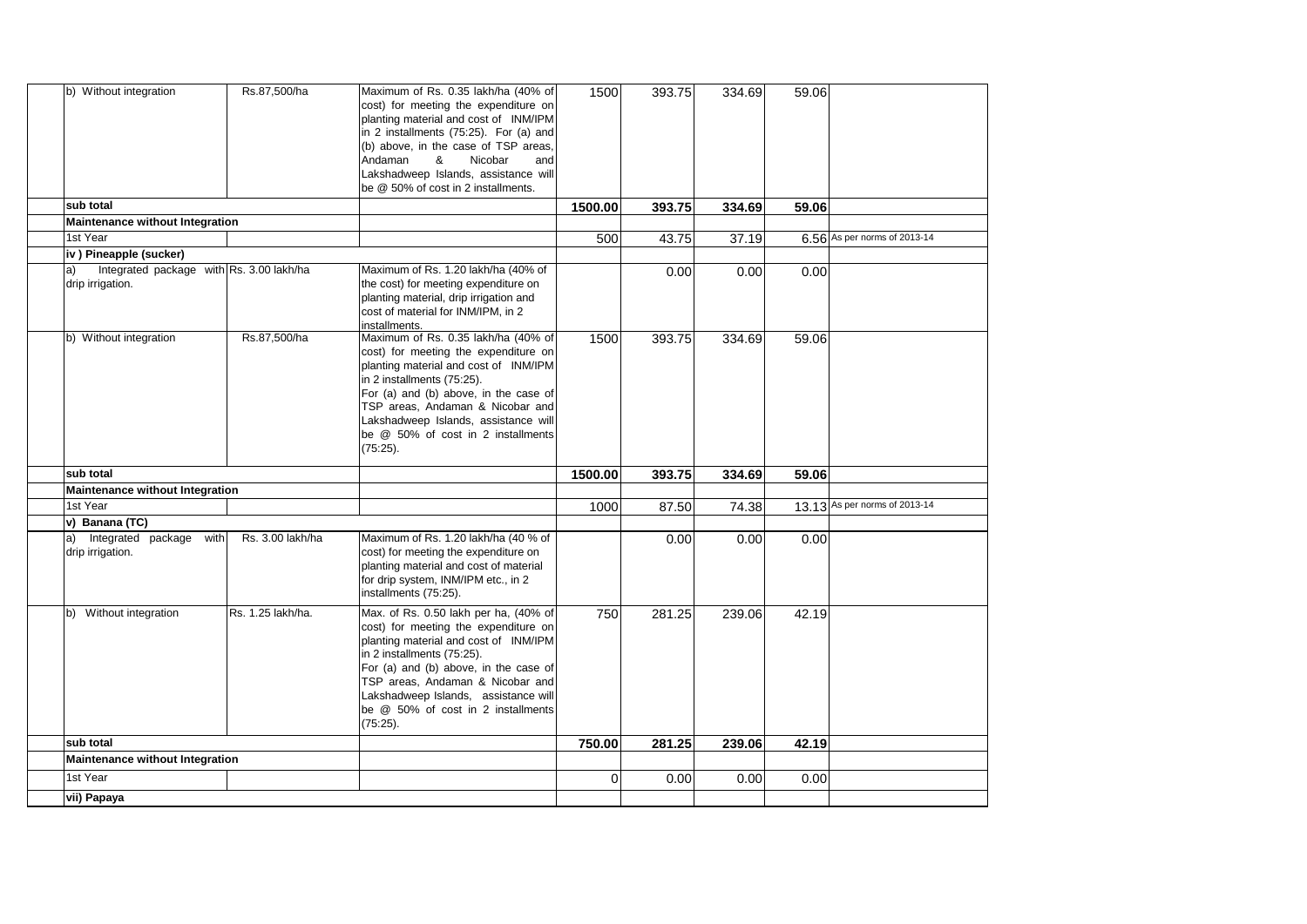| a) Integrated package with<br>drip irrigation.<br>b) Without integration          | Rs. 2.00 lakh/ha.<br>Rs. 60,000/ha | Maximum of Rs. 0.80 lakh/ha (40% of<br>the cost) for meeting expenditure on<br>planting material, drip irrigation and<br>cost of material for INM/IPM, in 2<br>installments (75:25).<br>Maximum of Rs. 0.30 lakh/ha (50 % of<br>cost) for meeting the expenditure on<br>planting material and cost of INM/IPM<br>in 2 installments (75:25).<br>For (a) and (b) above, in the case of<br>NE and Himalayan States, TSP areas,<br>Nicobar<br>Andaman<br>&<br>and | 100      | 0.00<br>22.50 | 0.00<br>19.13 | 0.00<br>3.38 |  |
|-----------------------------------------------------------------------------------|------------------------------------|---------------------------------------------------------------------------------------------------------------------------------------------------------------------------------------------------------------------------------------------------------------------------------------------------------------------------------------------------------------------------------------------------------------------------------------------------------------|----------|---------------|---------------|--------------|--|
|                                                                                   |                                    | Lakshadweep Islands, assistance will<br>be @ 50% of cost in 2 installments<br>$(75:25)$ .                                                                                                                                                                                                                                                                                                                                                                     |          |               |               |              |  |
| sub total                                                                         |                                    |                                                                                                                                                                                                                                                                                                                                                                                                                                                               | 100.00   | 22.50         | 19.13         | 3.38         |  |
| <b>Maintenance without Integration</b>                                            |                                    |                                                                                                                                                                                                                                                                                                                                                                                                                                                               |          |               |               |              |  |
| 1st Year                                                                          |                                    |                                                                                                                                                                                                                                                                                                                                                                                                                                                               | $\Omega$ | 0.00          | 0.00          | 0.00         |  |
| ix) High density planting (mango, guava, litchi, pomegranate, apple, citrus etc). |                                    |                                                                                                                                                                                                                                                                                                                                                                                                                                                               |          |               |               |              |  |
| a) Integrated package with drip<br>irrigation                                     | Rs. 1.50 lakh /ha                  | Maximum of Rs. 0.60 lakh per ha.<br>(40% of cost) for meeting the<br>expenditure on planting material, cost<br>of drip system, INM/IPM, canopy<br>management etc., in 3 installments of<br>60:20:20 subject to survival rate of<br>75% in 2nd year and 90% in 3 <sup>rd</sup> year).                                                                                                                                                                          | $\Omega$ | 0.00          | 0.00          | 0.00         |  |
| b) Without Integration.                                                           | Rs. 1.00 lakh/ha.                  | Maximum of Rs. 0.40 lakh/ha (40% of<br>the cost) for meeting the expenditure<br>on planting material and cost of<br>INM/IPM in 3 installments (60:20:20).<br>For (a) and (b) above, in the case of<br>TSP areas, Andaman & Nicobar and<br>Lakshadweep Islands, assistance will<br>be @ 50% of cost in 3 installments of<br>60:20:20 subject to survival rate of<br>75% in 2nd year and 90% in 3rd year)                                                       | 300      | 72.00         | 61.20         | 10.80        |  |
| sub total                                                                         |                                    |                                                                                                                                                                                                                                                                                                                                                                                                                                                               | 300.00   | 72.00         | 61.20         | 10.80        |  |
| Maintenance without Integration                                                   |                                    |                                                                                                                                                                                                                                                                                                                                                                                                                                                               |          |               |               |              |  |
| 1st Year                                                                          |                                    |                                                                                                                                                                                                                                                                                                                                                                                                                                                               | 0        | 0.00          | 0.00          | 0.00         |  |
| 2nd Year                                                                          |                                    |                                                                                                                                                                                                                                                                                                                                                                                                                                                               | $\Omega$ | 0.00          | 0.00          | 0.00         |  |
| (b) Fruit crops other than cost intensive crops using normal spacing              |                                    |                                                                                                                                                                                                                                                                                                                                                                                                                                                               |          |               |               |              |  |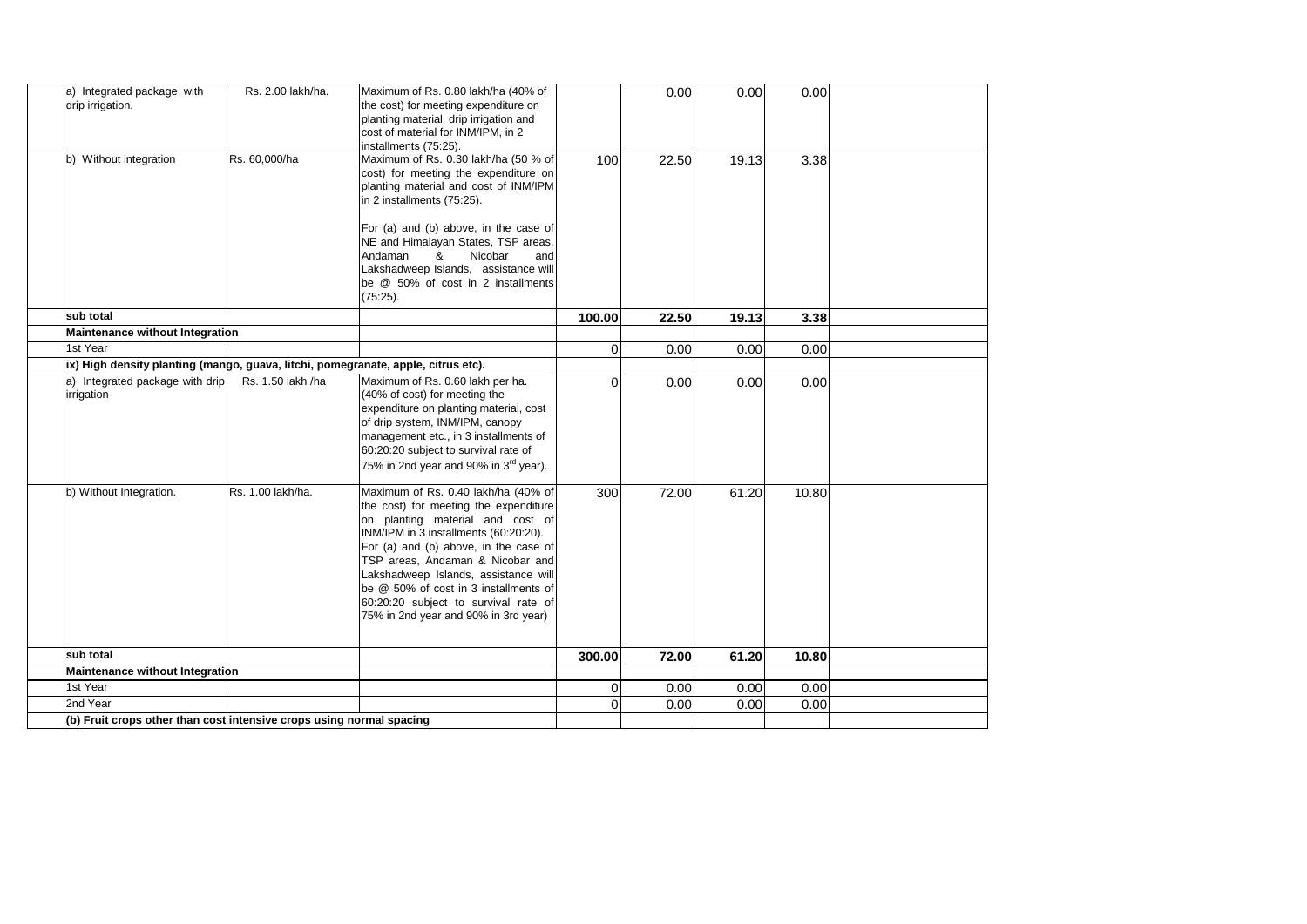|   | a) Integrated package with drip Rs. 1.00 lakh/ha             |                                                      | Maximum of Rs. 0.40 lakh/ ha. (40% of   |                | 0.00   | 0.00   | 0.00  |  |
|---|--------------------------------------------------------------|------------------------------------------------------|-----------------------------------------|----------------|--------|--------|-------|--|
|   | irrigation                                                   |                                                      | cost) for meeting the expenditure on    |                |        |        |       |  |
|   |                                                              |                                                      | planting material, cost of drip system, |                |        |        |       |  |
|   |                                                              |                                                      | INM/IPM, canopy management etc in 3     |                |        |        |       |  |
|   |                                                              |                                                      | installments of 60:20:20 subject to     |                |        |        |       |  |
|   |                                                              |                                                      | survival rate of 75% in 2nd year & 90%  |                |        |        |       |  |
|   |                                                              |                                                      | in 3rd year for perennial crops and for |                |        |        |       |  |
|   |                                                              |                                                      | non perennial crops in 2 installments   |                |        |        |       |  |
|   |                                                              |                                                      | of 75:25.                               |                |        |        |       |  |
|   |                                                              |                                                      |                                         |                |        |        |       |  |
|   | b) Without Integration                                       | Rs. 60,000/ha                                        | Maximum of Rs. 0.30 lakh/ha (50 % of    | 750            | 135.00 | 114.75 | 20.25 |  |
|   |                                                              |                                                      | cost) for meeting the expenditure on    |                |        |        |       |  |
|   |                                                              |                                                      | planting material and cost of INM/IPM   |                |        |        |       |  |
|   |                                                              |                                                      | in 3 installments of 60:20:20.          |                |        |        |       |  |
|   | sub total                                                    |                                                      |                                         | 750.00         | 135.00 | 114.75 | 20.25 |  |
|   | Maintenance without Integration                              |                                                      |                                         |                |        |        |       |  |
|   | 1st Year                                                     |                                                      |                                         | $\overline{0}$ | 0.00   | 0.00   | 0.00  |  |
|   | 2nd Year                                                     |                                                      |                                         | $\Omega$       | 0.00   | 0.00   | 0.00  |  |
|   |                                                              | Vegetable (For maximum area of 2 ha per beneficiary) |                                         |                |        |        |       |  |
|   | Hybrid                                                       | Rs.50,000/ha                                         | 40% of cost in general areas            | 50             | 10.00  | 8.50   | 1.50  |  |
|   | Sub-total                                                    |                                                      |                                         | 50             | 10.00  | 8.50   | 1.50  |  |
| 3 | Flowers (For a maximum of 2 ha per beneficiary)              |                                                      |                                         |                |        |        |       |  |
|   | <b>Cut flowers</b>                                           |                                                      |                                         |                |        |        |       |  |
|   | Small & Marginal Farmers                                     | Rs. 1.00 lakh/ha                                     | 40% of cost                             | 250.0          | 100.00 | 85.00  | 15.00 |  |
|   | Other farmers                                                | do                                                   | 25% of the cost                         | 0.0            | 0.00   | 0.00   | 0.00  |  |
|   | <b>Bulbulous flowers</b>                                     |                                                      |                                         |                |        |        |       |  |
|   | Small & Marginal Farmers                                     | Rs. 1.50 lakh/ha                                     | 40 % of the cost                        | 0.0            | 0.00   | 0.00   | 0.00  |  |
|   | Other farmers                                                | do                                                   | 25% of cost                             | 0.0            | 0.00   | 0.00   | 0.00  |  |
|   | Loose Flowers                                                |                                                      |                                         |                |        |        |       |  |
|   | Small & Marginal Farmers                                     | Rs. 40,000/ha                                        | 40% of cost                             | 50.0           | 8.00   | 6.80   | 1.20  |  |
|   | Other farmers                                                | do                                                   | 25% of cost                             | 0.0            | 0.00   | 0.00   | 0.00  |  |
|   | <b>Sub-total flowers</b>                                     |                                                      |                                         | 300.0          | 108.00 | 91.80  | 16.20 |  |
| 4 | Spices (For a maximum area of 4 ha per beneficiary)          |                                                      |                                         |                |        |        |       |  |
|   |                                                              |                                                      |                                         |                |        |        |       |  |
|   | Seed spice and Rhizomatic                                    | Rs.30,000/ha                                         | Maximum of Rs. 12,000/- per ha. (40%    | 250            | 30.00  | 25.50  | 4.50  |  |
|   | spices                                                       |                                                      | of cost) for meeting the expenditure on |                |        |        |       |  |
|   |                                                              |                                                      | planting material and cost of material  |                |        |        |       |  |
|   |                                                              |                                                      | for INM/IPM etc).                       |                |        |        |       |  |
|   | <b>Perennial spices</b>                                      | Rs. 50,000/ha                                        | Maximum of Rs. 20,000/- per ha          | 250            | 50.00  | 42.50  | 7.50  |  |
|   | (black pepper)                                               |                                                      | (@40% of cost) for meeting the          |                |        |        |       |  |
|   |                                                              |                                                      | expenditure on planting material and    |                |        |        |       |  |
|   |                                                              |                                                      | cost of material for INM/IPM etc.       |                |        |        |       |  |
|   |                                                              |                                                      | For (i) and (ii) above, in the case of  |                |        |        |       |  |
|   |                                                              |                                                      | TSP areas, Andaman and                  |                |        |        |       |  |
|   |                                                              |                                                      | Lakshadweep Islands, assistance will    |                |        |        |       |  |
|   |                                                              |                                                      | be @ 50% of cost.                       |                |        |        |       |  |
|   | Sub-total spices                                             |                                                      |                                         | 500            | 80.00  | 68.00  | 12.00 |  |
|   | Aromatic Plants (For a maximum area of 4 ha per beneficiary) |                                                      |                                         |                |        |        |       |  |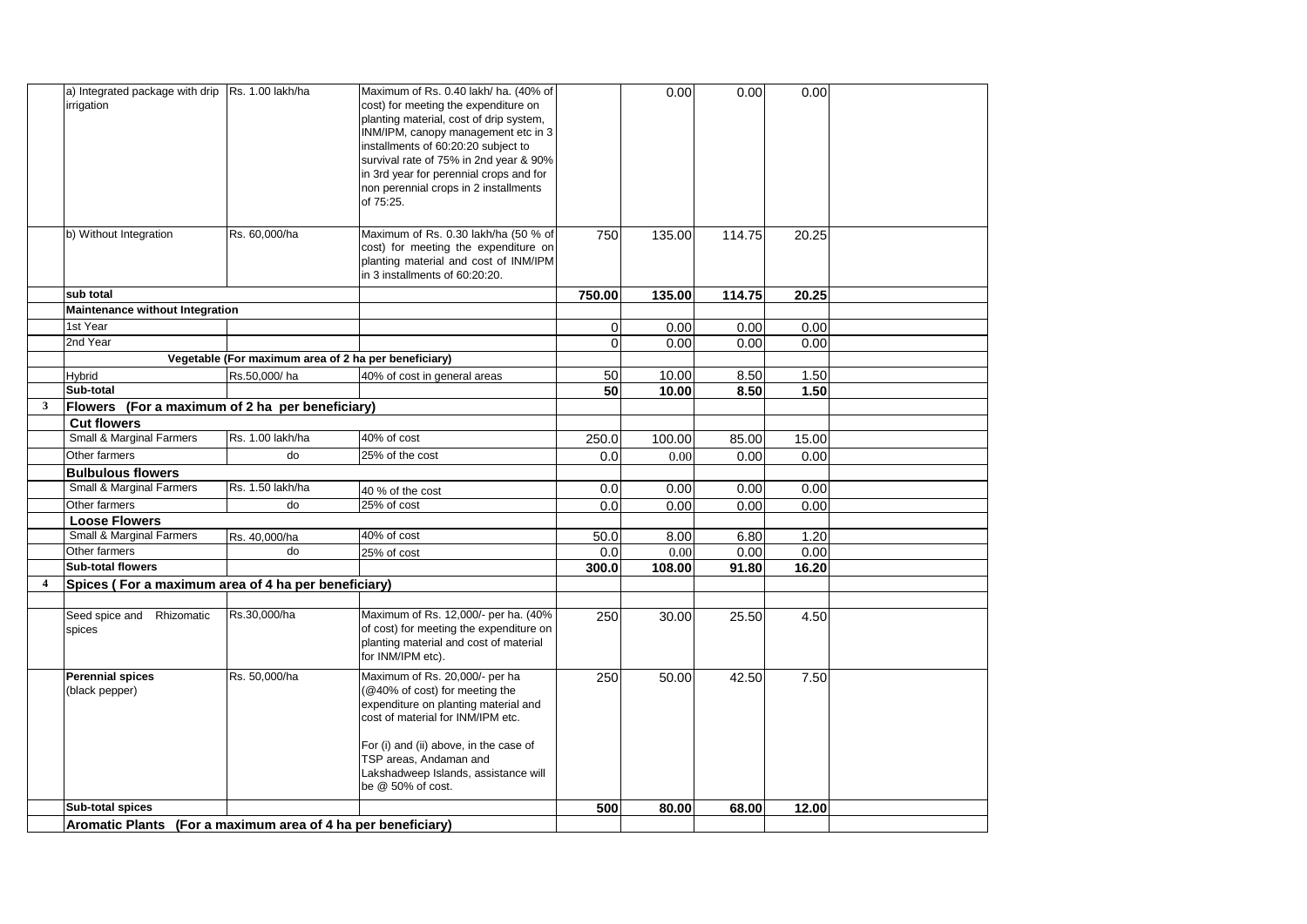| (a) Cost intensive aromatic plant Rs. 1,00,000/ha              |                    | 40% of cost, subject to a maximum of<br>Rs.40,000/- per ha, for meeting the<br>expenditure on planting material and<br>cost of material for INM/IPM etc.                                                                                                                                                                                                                                                                                                                           | 250.0    | 100.00 | 85.00  | 15.00 |  |
|----------------------------------------------------------------|--------------------|------------------------------------------------------------------------------------------------------------------------------------------------------------------------------------------------------------------------------------------------------------------------------------------------------------------------------------------------------------------------------------------------------------------------------------------------------------------------------------|----------|--------|--------|-------|--|
| (b) Other aromatic plants                                      | Rs. 40,000/ha      | 40% of cost, subject to a maximum of<br>Rs.16,000/- per ha, for meeting the<br>expenditure on planting material and<br>cost of material for INM/IPM etc.<br>For (i) and (ii) above, in the case of<br>TSP areas, Andaman & Nicobar and<br>Lakshadweep Islands, assistance will<br>be @ 50% of cost.                                                                                                                                                                                | 250.0    | 40.00  | 34.00  | 6.00  |  |
| <b>Sub-total aromatics</b>                                     |                    |                                                                                                                                                                                                                                                                                                                                                                                                                                                                                    | 500.0    | 140.00 | 119.00 | 21.00 |  |
| Plantation crops (For a maximum area of 4 ha per beneficiary)  |                    |                                                                                                                                                                                                                                                                                                                                                                                                                                                                                    |          |        |        |       |  |
| Cocoa                                                          |                    |                                                                                                                                                                                                                                                                                                                                                                                                                                                                                    |          |        |        |       |  |
| a) Integrated package with drip Rs. 1.00 lakh/ha<br>irrigation |                    | Rs. 0.40 lakh per ha (40% of cost) for<br>meeting the expenditure on planting<br>material and cost of material for drip<br>system, INM/IPM etc) in 3 installments<br>of 60:20:20 subject to survival rate of<br>50% in second year and 90% in third<br>year.                                                                                                                                                                                                                       |          | 0.00   | 0.00   | 0.00  |  |
| b) Without integration                                         | Rs. 50,000/ha      | Rs.0.20 lakh per ha (40 % of cost)<br>for meeting the expenditure on<br>planting material and cost of material<br>for INM/IPM in 3 installments of<br>60:20:20 subject to survival rate of<br>75% in second year and 90% in third<br>year for a maximum area of 4 ha per<br>beneficiary.<br>For<br>(a) and (b) above, in the case of NE<br>and Himalayan States, TSP areas,<br>Andaman & Nicobar and<br>Lakshadweep Islands assistance will<br>be @ 50% of cost in 3 installments. | 500      | 60.00  | 51.00  | 9.00  |  |
| Sub-total                                                      |                    |                                                                                                                                                                                                                                                                                                                                                                                                                                                                                    | 500      | 60.00  | 51.00  | 9.00  |  |
|                                                                | Maintenance I year |                                                                                                                                                                                                                                                                                                                                                                                                                                                                                    |          |        |        |       |  |
| Cashew                                                         | Rs. 40,000ha       | Maximum of Rs. 20,000/- per ha (50%<br>of cost for meeting the expenditure on<br>planting material and cost of material<br>for INM/IPM etc) in 3 installments of<br>60:20:20 subject to survival rate of<br>75% in second year and 90% in third<br>vear for a maximum area of 4 ha                                                                                                                                                                                                 | $\Omega$ | 0.00   | 0.00   | 0.00  |  |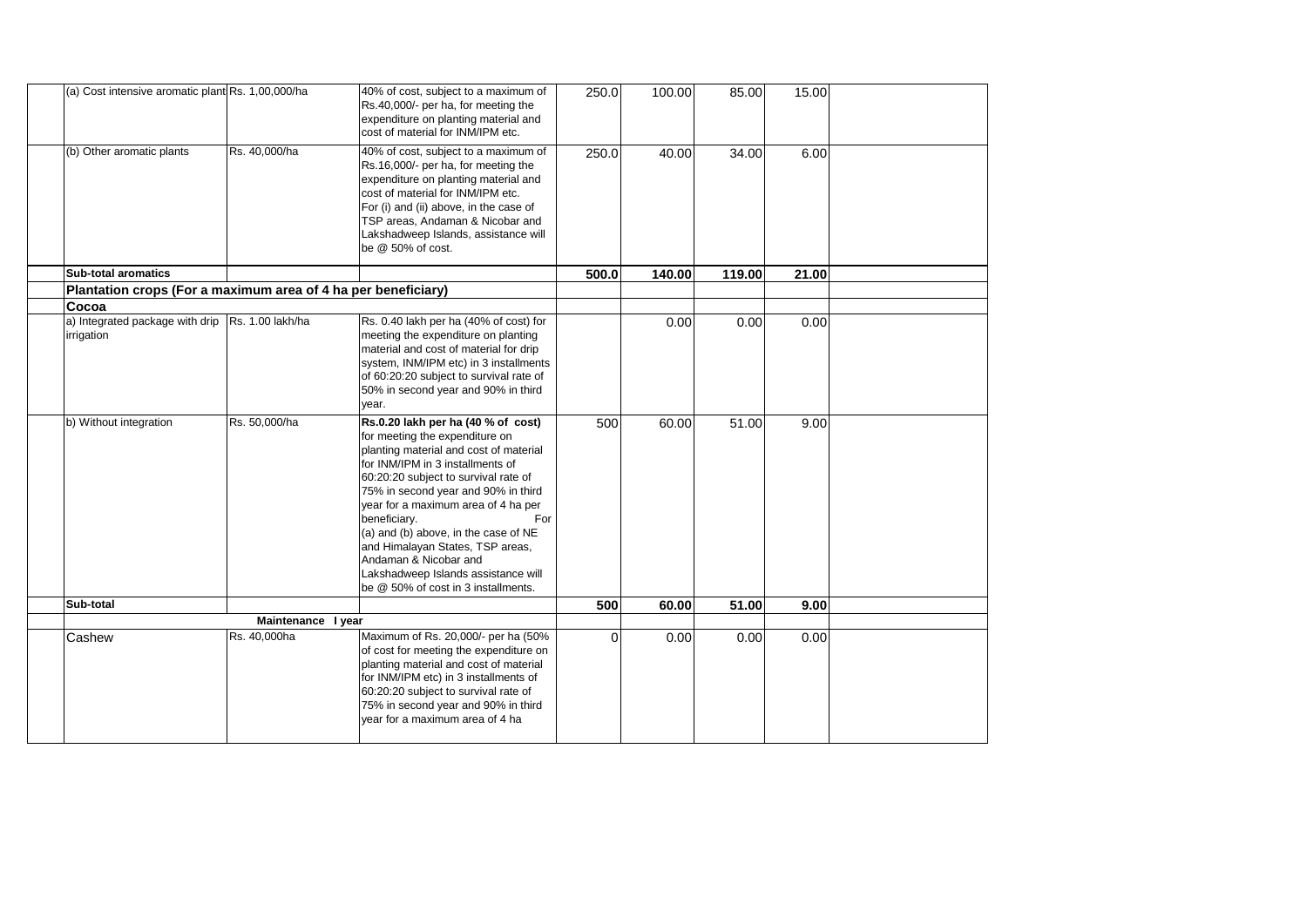|   | Cocoa                              | Rs. 40,000ha         | Maximum of Rs. 20,000/- per ha (50%    | 500              | 20.00   | 17.00   |        | 3.00 As per norms of 2013-14             |
|---|------------------------------------|----------------------|----------------------------------------|------------------|---------|---------|--------|------------------------------------------|
|   |                                    |                      | of cost for meeting the expenditure on |                  |         |         |        |                                          |
|   |                                    |                      | planting material and cost of material |                  |         |         |        |                                          |
|   |                                    |                      | for INM/IPM etc) in 3 installments of  |                  |         |         |        |                                          |
|   |                                    |                      | 60:20:20 subject to survival rate of   |                  |         |         |        |                                          |
|   |                                    |                      | 75% in second year and 90% in third    |                  |         |         |        |                                          |
|   |                                    |                      | year for a maximum area of 4 ha        |                  |         |         |        |                                          |
|   |                                    |                      |                                        |                  |         |         |        |                                          |
|   | Cocoa inter Crop in Arecanut       | Rs. 40,000ha         | Maximum of Rs. 20,000/- per ha (50%    | $\Omega$         | 0.00    | 0.00    | 0.00   |                                          |
|   | Gardens                            |                      | of cost for meeting the expenditure on |                  |         |         |        |                                          |
|   |                                    |                      | planting material and cost of material |                  |         |         |        |                                          |
|   |                                    |                      | for INM/IPM etc) in 3 installments of  |                  |         |         |        |                                          |
|   |                                    |                      | 60:20:20 subject to survival rate of   |                  |         |         |        |                                          |
|   |                                    |                      | 75% in second year and 90% in third    |                  |         |         |        |                                          |
|   |                                    |                      | year for a maximum area of 4 ha        |                  |         |         |        |                                          |
|   |                                    |                      |                                        |                  |         |         |        |                                          |
|   |                                    | Maintenance II year  |                                        |                  |         |         |        |                                          |
|   | Cashew                             | do                   | do                                     | 0.0              | 0.00    | 0.00    | 0.00   |                                          |
|   | Cocoa                              | do                   | do                                     | 250.0            | 10.00   | 8.50    |        | 1.50 As per norms of 2013-14             |
|   | Sub-total                          |                      |                                        | 750.0            | 30.00   | 25.50   | 4.50   |                                          |
|   | <b>Total Area expansion</b>        |                      |                                        | 6950.00          | 1796.25 | 1526.81 | 269.44 |                                          |
|   | <b>Total Maintenance</b>           |                      |                                        | 2250.00          | 161.25  | 137.06  | 24.19  |                                          |
|   | <b>Mushrooms</b>                   |                      |                                        |                  |         |         |        |                                          |
|   | <b>Production unit</b>             |                      |                                        |                  |         |         |        |                                          |
|   | <b>Public Sector</b>               | Rs. 20.00 lakh/ unit | 100% of the cost.                      | 2.0              | 40.00   | 34.00   | 6.00   |                                          |
|   | <b>Private Sector</b>              | Rs. 20.00 lakh/ unit | 40% of cost for private sector, for    | 5.0              | 40.00   | 34.00   | 6.00   |                                          |
|   |                                    |                      | the<br>expenditure<br>meeting<br>on    |                  |         |         |        |                                          |
|   |                                    |                      | infrastructure, as credit linked back  |                  |         |         |        |                                          |
|   |                                    |                      | ended subsidy.                         |                  |         |         |        |                                          |
|   | Spawn making unit                  |                      |                                        |                  |         |         |        |                                          |
|   | <b>Public Sector</b>               | Rs. 15 lakh/ unit    | 100% of the cost.                      | 1.0              | 15.00   | 12.75   | 2.25   |                                          |
|   | <b>Private Sector</b>              | Rs. 15 lakh/ unit    | 40% of cost for private sector, for    | $\overline{2.0}$ | 12.00   | 10.20   | 1.80   |                                          |
|   |                                    |                      | the<br>expenditure<br>meeting<br>on    |                  |         |         |        |                                          |
|   |                                    |                      | infrastructure, as credit linked back  |                  |         |         |        |                                          |
|   |                                    |                      | ended subsidy.                         |                  |         |         |        |                                          |
|   | <b>Compost making unit</b>         |                      |                                        |                  |         |         |        |                                          |
|   | Public Sector                      | Rs. 20.00 lakh/ unit | 100% of the cost.                      | 0.0              | 0.00    | 0.00    | 0.00   |                                          |
|   | <b>Private Sector</b>              | Rs. 20.00 lakh/ unit | 40% of cost for private sector, for    | 0.0              | 0.00    | 0.00    | 0.00   |                                          |
|   |                                    |                      | the<br>expenditure<br>meeting<br>on    |                  |         |         |        |                                          |
|   |                                    |                      | infrastructure, as credit linked back  |                  |         |         |        |                                          |
|   |                                    |                      | ended subsidy.                         |                  |         |         |        |                                          |
|   | Sub-total mushrooms                |                      |                                        | 10.00            | 107.00  | 90.95   | 16.05  |                                          |
| 5 | Rejuvenation/replacement of        | Rs. 40,000/ha        | 50% of the total cost subject to a     | 250              | 50.00   | 42.50   |        | 7.50 To be implemented as per guidelines |
|   | senile plantation including        |                      | maximum of Rs. 20,000/ha limited to    |                  |         |         |        | circulated                               |
|   | Canopy management. Mango           |                      | two ha per beneficiary.                |                  |         |         |        |                                          |
|   | Sub-total                          |                      |                                        | 250              | 50.00   | 42.50   | 7.50   |                                          |
|   | <b>Creation of Water resources</b> |                      |                                        |                  |         |         |        |                                          |
|   | <b>Community tanks</b>             |                      |                                        |                  |         |         |        |                                          |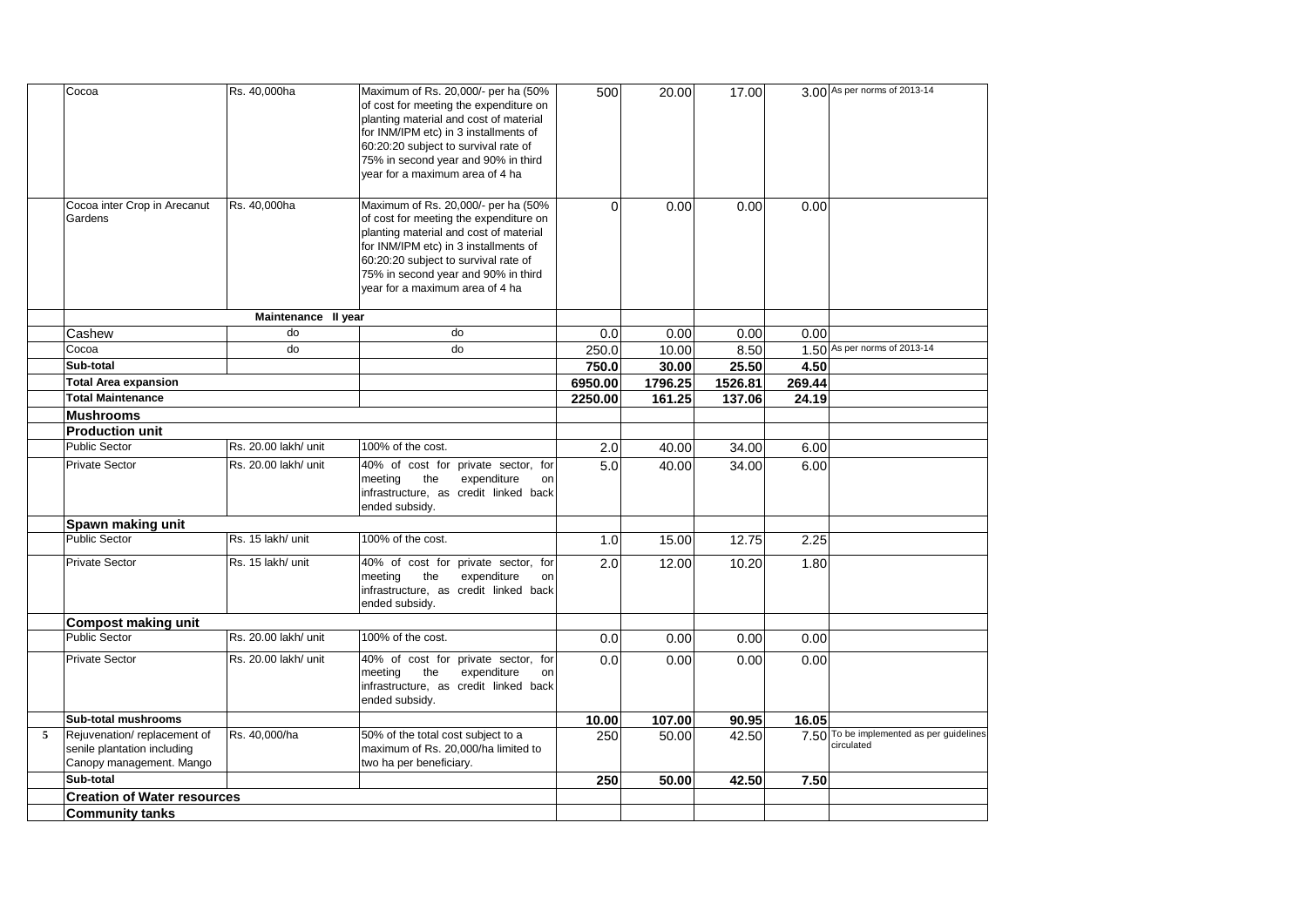|   | i) Community tanks/on farm ponds/on farm water reservoirs with use of                                        |                                  | plastic/RCC lining - (10 ha. of command area, with pond size of 100m x 100m x             |                 |         |         |        |                                      |
|---|--------------------------------------------------------------------------------------------------------------|----------------------------------|-------------------------------------------------------------------------------------------|-----------------|---------|---------|--------|--------------------------------------|
|   | Community tanks/on farm ponds/on farm water reservoirs with use of<br>plastic/RCC lining                     |                                  |                                                                                           |                 |         |         |        |                                      |
|   | Plain areas                                                                                                  | Rs. 20.00 lakh in plain<br>areas | 100% of cost for 10 ha command                                                            | 5               | 100.0   | 85.0    | 15.0   |                                      |
|   | Hilly areas.                                                                                                 | areas.                           | Rs. 25 lakh/ unit for Hilly 100% of cost for 10 ha command                                | $5\overline{)}$ | 125.00  | 106.25  | 18.75  |                                      |
|   | ii) Water harvesting system for individuals- for storage of water in<br>20mx20mx3m                           |                                  |                                                                                           |                 |         |         |        |                                      |
|   | Plain areas                                                                                                  | areas and                        | Rs. 1.50 lakh/unit in plain 50% of cost. Maintenance to be<br>ensured by the beneficiary. | 50              | 37.50   | 31.88   | 5.6    |                                      |
|   | Hilly areas.                                                                                                 | areas                            | Rs. 1.80 lakh/unit in hilly 50% of cost. Maintenance to be<br>ensured by the beneficiary. | 50              | 45.00   | 38.25   | 6.75   |                                      |
|   | Sub-total                                                                                                    |                                  |                                                                                           | 110             | 307.50  | 261.38  | 46.13  |                                      |
| 5 |                                                                                                              | <b>Protected cultivation</b>     |                                                                                           |                 |         |         |        |                                      |
|   | (b) Naturally ventilated system                                                                              |                                  |                                                                                           |                 |         |         |        |                                      |
|   | (i) Tubular structur                                                                                         | Rs.1060/Sq.m                     | 50% of the cost limited to 4000 Sq.m<br>per beneficiary.                                  | 32.75           | 1573.23 | 1337.25 |        | 235.98 Includes as per 2013-14 norms |
|   | c) Plastic Mulching                                                                                          |                                  |                                                                                           |                 |         |         |        |                                      |
|   | <b>Plastic Mulching</b>                                                                                      | Rs. 32,000/ha                    | 50% of the total cost limited to 2 ha<br>per beneficiarv.                                 | 50              | 8.00    | 6.80    | 1.20   |                                      |
|   | <b>Plastic Mulching</b>                                                                                      | Rs. 36,800/ha for hilly<br>areas | 50% of the total cost limited to 2 ha<br>per beneficiary.                                 | 250             | 46.00   | 39.10   | 6.90   |                                      |
|   | d) Shade Net House                                                                                           |                                  |                                                                                           |                 |         |         |        |                                      |
|   | i) Tubular structure                                                                                         | Rs. 710/Sq.m                     | 50% of cost limited to 4000 Sq.m per<br>beneficiary.                                      | 5.57            | 197.90  | 168.22  | 29.69  |                                      |
|   | i) Tubular structure                                                                                         | Rs. 816/Sq.m for hilly<br>areas  | 50% of cost limited to 4000 Sq.m per<br>beneficiary.                                      |                 | 0.00    | 0.00    | 0.00   |                                      |
|   | e) Anti Bird/Anti Hail Nets                                                                                  | Rs.35/- per Sq.m                 | 50% of cost limited to 5000 Sq.m per<br>beneficiarv.                                      | $\Omega$        | 0.00    | 0.00    | 0.00   |                                      |
|   | f) Cost of planting material &<br>cultivation of high value<br>vegetables grown in poly<br>house             | Rs.140/Sq. m                     | 50% of cost limited to 4000 Sq.m per<br>beneficiary.                                      | 30              | 210.00  | 178.50  | 31.50  |                                      |
|   | g) Cost of planting material &<br>cultivation of Orchid &<br>Anthurium under poly<br>house/shade net house.  | Rs. 700/Sq.m                     | 50% of cost limited to 4000 Sq. m per<br>beneficiary.                                     | 23              | 78.75   | 66.94   | 11.81  |                                      |
|   | h) Cost of planting material &<br>cultivation of Carnation &<br>Gerbera under poly<br>house/shade net house. | Rs. 610/Sq.m                     | 50% of cost limited to 4000 Sq. m per<br>beneficiary.                                     | $\overline{2}$  | 61.00   | 51.85   | 9.15   |                                      |
|   | i) Cost of planting material &<br>cultivation of Rose and lilum<br>under poly house/shade net<br>house       | Rs. 426/Sq.m                     | 50% of cost limited to 4000 Sq. m per<br>beneficiary.                                     |                 | 21.30   | 18.11   | 3.20   |                                      |
|   | Sub-total protected cultivation                                                                              |                                  |                                                                                           | 393.82          | 2196.18 | 1866.76 | 329.43 |                                      |
| 6 | Promotion of Integrated Nutrient Management(INM)/ Integrated Pest                                            |                                  |                                                                                           |                 |         |         |        |                                      |
|   | <b>Plant Health Clinic</b>                                                                                   |                                  |                                                                                           |                 |         |         |        |                                      |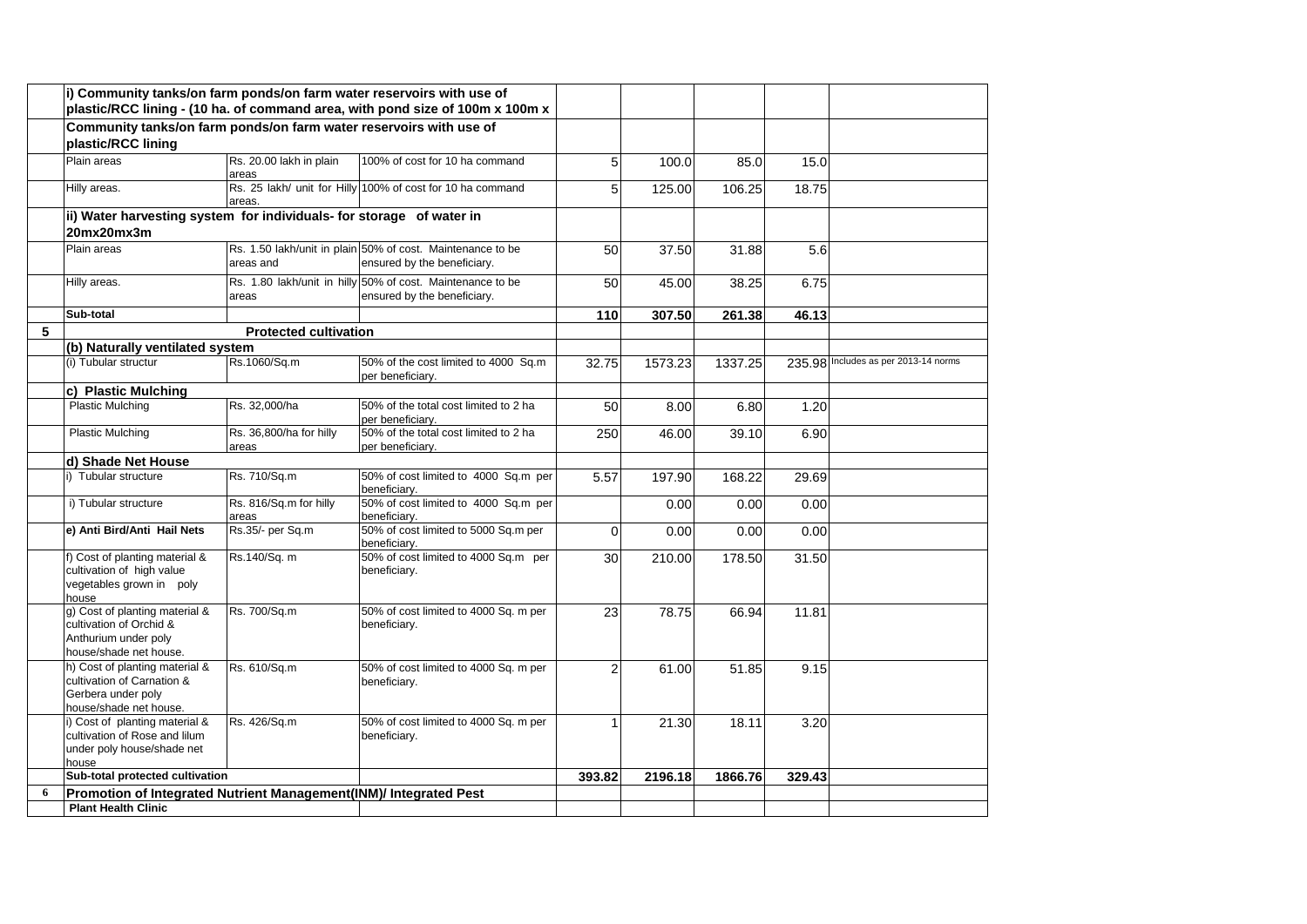|                | a) Public Sector                                                                                  | Rs. 25.00 lakhs/unit                                          | 100% to Public sector                                                                                                                                                                                                                                                                              | 1              | 25.00   | 21.25  |       | 3.75 Minutes of SLEC meeting to be<br>submitted along with details of<br>beneficiareis,<br>locaiton,<br>etc to<br>facilitate release of funds. |
|----------------|---------------------------------------------------------------------------------------------------|---------------------------------------------------------------|----------------------------------------------------------------------------------------------------------------------------------------------------------------------------------------------------------------------------------------------------------------------------------------------------|----------------|---------|--------|-------|------------------------------------------------------------------------------------------------------------------------------------------------|
|                | b) Private Sector                                                                                 | Rs. 25.00 lakhs/unit                                          | 50% to private sector.                                                                                                                                                                                                                                                                             | 1              | 12.50   | 10.63  |       | 1.88 Project to be submitted                                                                                                                   |
|                | Sub-total INM / IPM                                                                               |                                                               |                                                                                                                                                                                                                                                                                                    | $\overline{2}$ | 37.50   | 31.88  | 5.63  |                                                                                                                                                |
| $\overline{7}$ | <b>Adoption Organic Farming</b>                                                                   |                                                               |                                                                                                                                                                                                                                                                                                    |                |         |        |       |                                                                                                                                                |
|                | (i) Adoption of Organic Farming. Rs. 20,000/ha<br>1st Year (ha)                                   |                                                               | 50% of cost limited to Rs.10000/ha for<br>a maximum area of 4 ha. per<br>beneficiary, spread over a period of 3<br>years involving an assistance of<br>Rs.4000/- in first year and Rs.3000/-<br>each in second & third year. The<br>programme to be linked with<br>certification.                  | 3500           | 140.00  | 119.00 |       | 21.00 Project to be submitted                                                                                                                  |
|                | (ii) Organic Certification (no)                                                                   |                                                               |                                                                                                                                                                                                                                                                                                    |                |         |        |       |                                                                                                                                                |
|                | 1st Year (ha)                                                                                     | Project based                                                 | Rs. 5 lakh for a cluster of 50 ha which<br>will include Rs.1.50 lakh in first year,<br>Rs. 1.50 lakh in second year and Rs.<br>2.00 lakh in third year.                                                                                                                                            | 3500           | 105.00  | 89.25  |       | 15.75 Project to be submitted                                                                                                                  |
|                | iii) Vermi compost Units /organic input production unit                                           |                                                               |                                                                                                                                                                                                                                                                                                    |                |         |        |       |                                                                                                                                                |
|                | i) Vermi compost Units                                                                            | Rs.1,00,000/ unit for<br>permanent structure and<br>Vermibed. | 50% of cost conforming to the size of<br>the unit of 30'x8'x2.5' dimension of<br>Rs. 16,000/unit for HDPE   permanent structure to be<br>administered on pro-rata basis. 50% of<br>cost conforming to the size of 96 cft<br>(12'x4'x2') and IS 15907:2010 to be<br>administered on pro-rata basis. | 100            | 30.00   | 25.50  |       | 4.50 Designs para meter of HDPE beds<br>will conformer to BIS standards (IS<br>15907:2010)                                                     |
|                | ii) Vermibeds                                                                                     | do                                                            | do                                                                                                                                                                                                                                                                                                 |                | 0.00    | 0.00   | 0.00  |                                                                                                                                                |
|                | Sub-total                                                                                         |                                                               |                                                                                                                                                                                                                                                                                                    | 7100.00        | 275.00  | 233.75 | 41.25 |                                                                                                                                                |
|                | <b>Certification for Good</b><br><b>Agricultural Practices (GAP),</b><br>Including infrastructure | Rs. 10,000/ha                                                 | 50% of the cost for maximum of<br>4ha/beneficiary.                                                                                                                                                                                                                                                 | 0              | 0.00    | 0.00   | 0.00  |                                                                                                                                                |
|                | <b>Centre of Excellence for</b><br><b>Horticulture</b>                                            | Rs.1000.00 lakh/ centre                                       | 100% of cost to public sector. This<br>can be established through bi-lateral<br>co-operation also.                                                                                                                                                                                                 | 1              | 1000.00 | 850.00 |       | 150.00 Project to be submitted                                                                                                                 |
| 8              | Pollination support through beekeeping                                                            |                                                               |                                                                                                                                                                                                                                                                                                    |                |         |        |       |                                                                                                                                                |
|                | Production of nucleus stock<br>(Public sector)                                                    | Rs. 20.00 lakh                                                | 100% of the cost.                                                                                                                                                                                                                                                                                  | 0              | 0.00    | 0.00   | 0.00  |                                                                                                                                                |
|                | Production of bee colonies by Rs. 10.00 lakh<br>bee breeder                                       |                                                               | 40% of cost for producing min. of 2000<br>colonies / year                                                                                                                                                                                                                                          | 5              | 20.00   | 17.00  | 3.00  |                                                                                                                                                |
|                | Honey bee colony                                                                                  | Rs.2000/colony of 8<br>frames                                 | 40% of cost limited to 50 colonies /<br>beneficiarv.                                                                                                                                                                                                                                               | 60             | 24.00   | 20.40  | 3.60  |                                                                                                                                                |
|                | Hives                                                                                             | Rs 2000/ per hive.                                            | 40% of cost limited to 50 colonies /<br>beneficiary.                                                                                                                                                                                                                                               | 60             | 24.00   | 20.40  | 3.60  |                                                                                                                                                |
|                | Equipment including honey<br>extractor (4 frame), food grade<br>container (30 kg), net, etc.      | Rs. 20,000/set                                                | 40% of the cost limited to one set per<br>beneficiary.                                                                                                                                                                                                                                             | 250            | 20.00   | 17.00  | 3.00  |                                                                                                                                                |
|                | Sub-total                                                                                         |                                                               |                                                                                                                                                                                                                                                                                                    | 375.00         | 88.00   | 74.80  | 13.20 |                                                                                                                                                |
| $\mathbf Q$    | Horticulture Mechanization                                                                        |                                                               |                                                                                                                                                                                                                                                                                                    |                |         |        |       |                                                                                                                                                |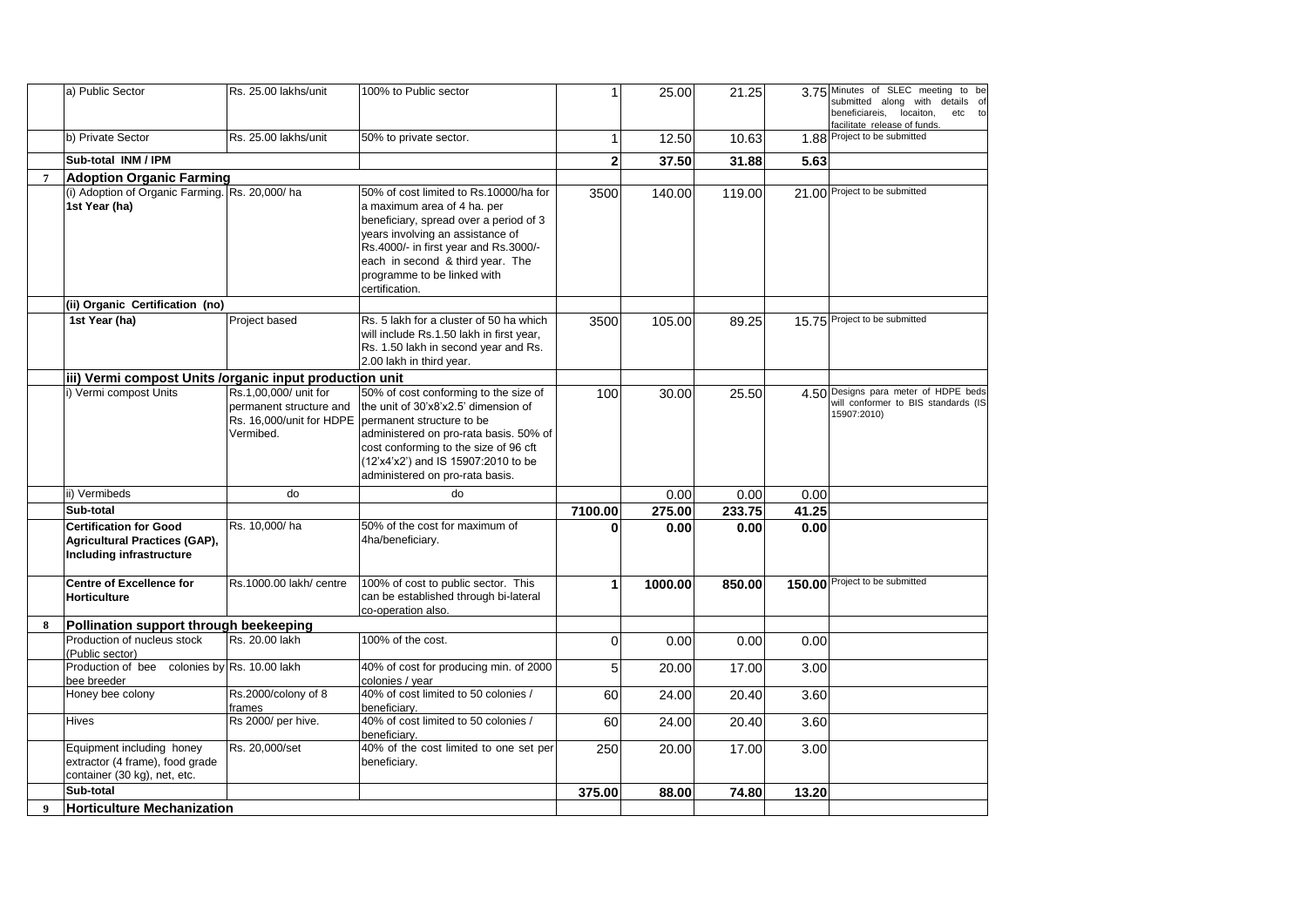| i) Tractor (upto 20 PTO HP)<br>general category farmers                                                 | 3.00 lakh/unit      | 25% of cost, subject to a maximum of<br>Rs. 0.75 lakh/unit for general category<br>farmers, and in the case if SC, ST,<br>Small & Marginal famers, women<br>farmers and beneficiaries in NE states.<br>35% of cost, subject to a maximum of<br>Rs. 1.00 lakh per unit. |     | 0.00   | 0.00   | 0.00  |  |
|---------------------------------------------------------------------------------------------------------|---------------------|------------------------------------------------------------------------------------------------------------------------------------------------------------------------------------------------------------------------------------------------------------------------|-----|--------|--------|-------|--|
| i) Tractor (upto 20 PTO HP)<br>SC, ST, Small & Marginal<br>famers, women farmers<br>ii) Power Tiller    | $-do-$              | $-do-$                                                                                                                                                                                                                                                                 | 25  | 25.00  | 21.25  | 3.75  |  |
| a) Power tiller (below 8 BHP)<br>SC, ST, Small & Marginal<br>famers, women farmers                      | 1.00 lakh per unit  | Subject to a maximum of Rs.0.40<br>lakh/unit for general category farmers,<br>and in the case if SC, ST, Small &<br>Marginal farmers, women farmers and<br>beneficiaries in NE states, subject of a<br>maximum of Rs. 0.50 lakh/unit.                                  | 70  | 35.00  | 29.75  | 5.25  |  |
| b) Power tiller (8 BHP & above)<br>SC, ST, Small & Marginal<br>famers, women farmers                    | 1.50 lakh per unit  | Subject to a maximum of Rs.0.60<br>lakh/unit for general category farmers,<br>and in the case if SC, ST, Small &<br>Marginal farmers, women farmers and<br>beneficiaries in NE states, subject of a<br>maximum of Rs. 0.75 lakh/unit.                                  | 30  | 22.50  | 19.13  | 3.38  |  |
| iv) Self-propelled Horticulture<br>Machinery SC, ST, Small &<br>Marginal<br>famers,<br>women<br>farmers | 2.50 lakh per unit  | Subject to a maximum of Rs. 1.00<br>lakh/unit for general category farmers,<br>and in the case if SC, ST, Small &<br>Marginal farmers, women farmers and<br>beneficiaries in NE states, subject of a<br>maximum of Rs. 1.25 lakh/unit.                                 | 120 | 150.00 | 127.50 | 22.50 |  |
| PP Equipment- Manual Sprayer<br>(Knapsack/foot<br>operated<br>sprayer                                   |                     |                                                                                                                                                                                                                                                                        |     |        |        |       |  |
| a) General                                                                                              | 0.012 lakh per unit | Subject to a maximum of Rs.0.005<br>lakh/unit for general category farmers,<br>and in the case if SC, ST, Small &<br>Marginal farmers, women farmers and<br>beneficiaries in NE states, subject of a<br>maximum of Rs. 0.006 lakh/unit.                                | 120 | 0.60   | 0.51   | 0.09  |  |
| b) SC/ST etc                                                                                            | 0.012 lakh per unit | Subject to a maximum of Rs.0.005<br>lakh/unit for general category farmers,<br>and in the case if SC, ST, Small &<br>Marginal farmers, women farmers and<br>beneficiaries in NE states, subject of a<br>maximum of Rs. 0.006 lakh/unit.                                | 500 | 3.00   | 2.55   | 0.45  |  |
| Power Knapsack sprayer/power<br>operated Taiwan sprayer (8-12<br>Its Capcity)                           |                     |                                                                                                                                                                                                                                                                        |     |        |        |       |  |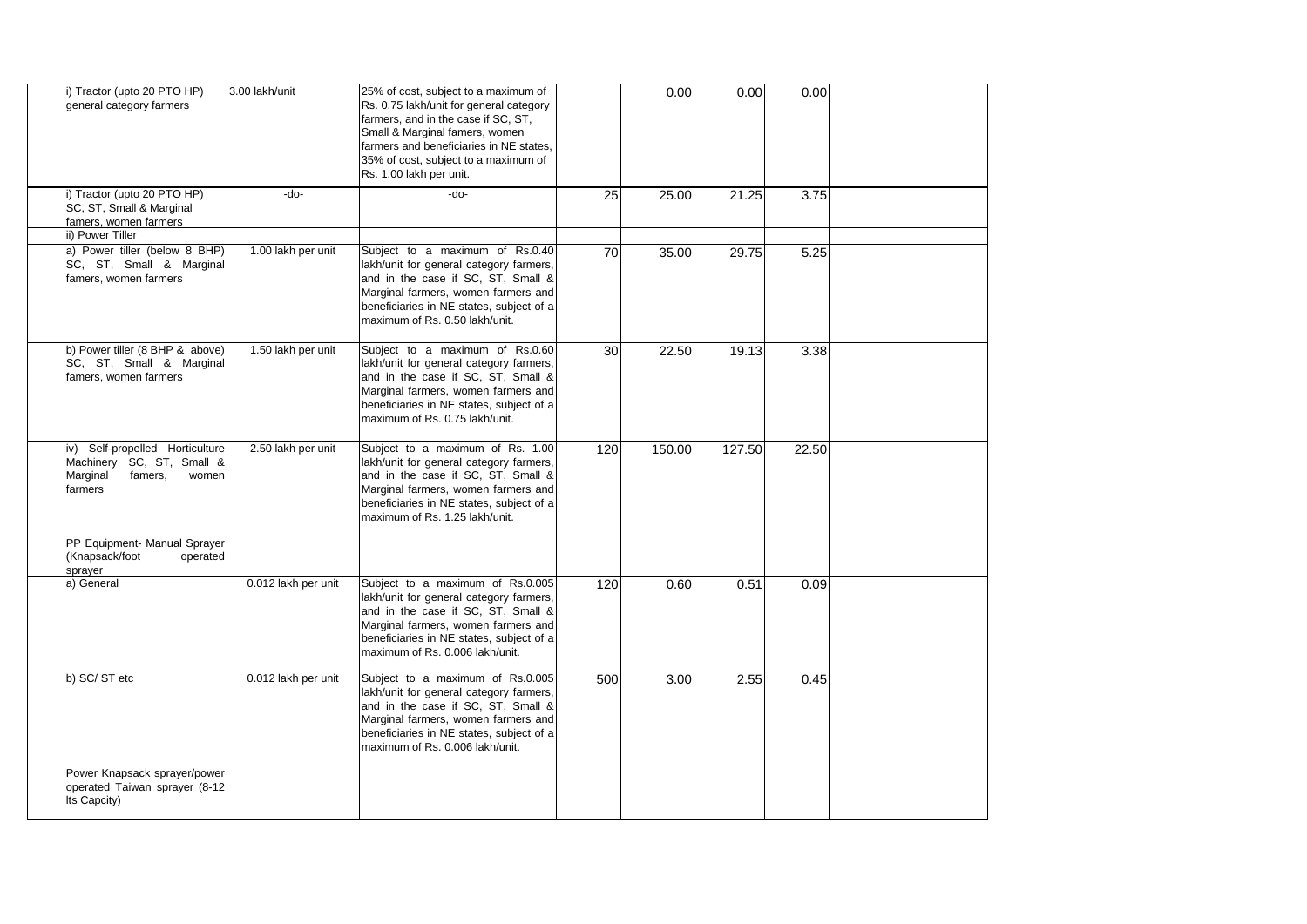| a) General                                                                     | 0.062 lakh per unit | Subject to a maximum of Rs. 0.025<br>lakh/unit for general category farmers,<br>and in the case if SC, ST, Small &<br>Marginal farmers, women farmers and<br>beneficiaries in NE states, subject of a<br>maximum of Rs. 0.031 lakh/unit. | 124  | 3.10   | 2.64   | 0.47  |  |
|--------------------------------------------------------------------------------|---------------------|------------------------------------------------------------------------------------------------------------------------------------------------------------------------------------------------------------------------------------------|------|--------|--------|-------|--|
| b) SC/ST etc                                                                   | 0.062 lakh per unit | Subject to a maximum of Rs. 0.025<br>lakh/unit for general category farmers,<br>and in the case if SC, ST, Small &<br>Marginal farmers, women farmers and<br>beneficiaries in NE states, subject of a<br>maximum of Rs. 0.031 lakh/unit. | 323  | 10.01  | 8.51   | 1.50  |  |
| Power Knapsack sprayer/power<br>operated Taiwan sprayer (12-16<br>Its Capcity) |                     |                                                                                                                                                                                                                                          |      |        |        |       |  |
| a) General                                                                     | 0.076 lakh per unit | Subject to a maximum of Rs.0.03<br>lakh/unit for general category farmers,<br>and in the case if SC, ST, Small &<br>Marginal farmers, women farmers and<br>beneficiaries in NE states, subject of a<br>maximum of Rs. 0.038 lakh/unit    | 253  | 7.59   | 6.45   | 1.14  |  |
| b) SC/ST etc                                                                   | 0.076 lakh per unit | Subject to a maximum of Rs.0.03<br>lakh/unit for general category farmers,<br>and in the case if SC, ST, Small &<br>Marginal farmers, women farmers and<br>beneficiaries in NE states, subject of a<br>maximum of Rs. 0.038 lakh/unit    | 505  | 19.19  | 16.31  | 2.88  |  |
| Power Knapsack sprayer/power<br>operated Taiwan sprayer (16 lts<br>Capcity)    |                     |                                                                                                                                                                                                                                          |      |        |        |       |  |
| a) General                                                                     | 0.20 lakh per unit  | Subject to a maximum of Rs.0.08<br>lakh/unit for general category farmers,<br>and in the case if SC, ST, Small &<br>Marginal farmers, women farmers and<br>beneficiaries in NE states, subject of a<br>maximum of Rs. 0.10 lakh/unit     | 125  | 10.00  | 8.50   | 1.50  |  |
| b) SC/ST etc                                                                   | 0.20 lakh per unit  | Subject to a maximum of Rs.0.08<br>lakh/unit for general category farmers,<br>and in the case if SC, ST, Small &<br>Marginal farmers, women farmers and<br>beneficiaries in NE states, subject of a<br>maximum of Rs. 0.10 lakh/unit     | 400  | 40.00  | 34.00  | 6.00  |  |
| Sub-total                                                                      |                     |                                                                                                                                                                                                                                          | 2595 | 325.99 | 277.09 | 48.90 |  |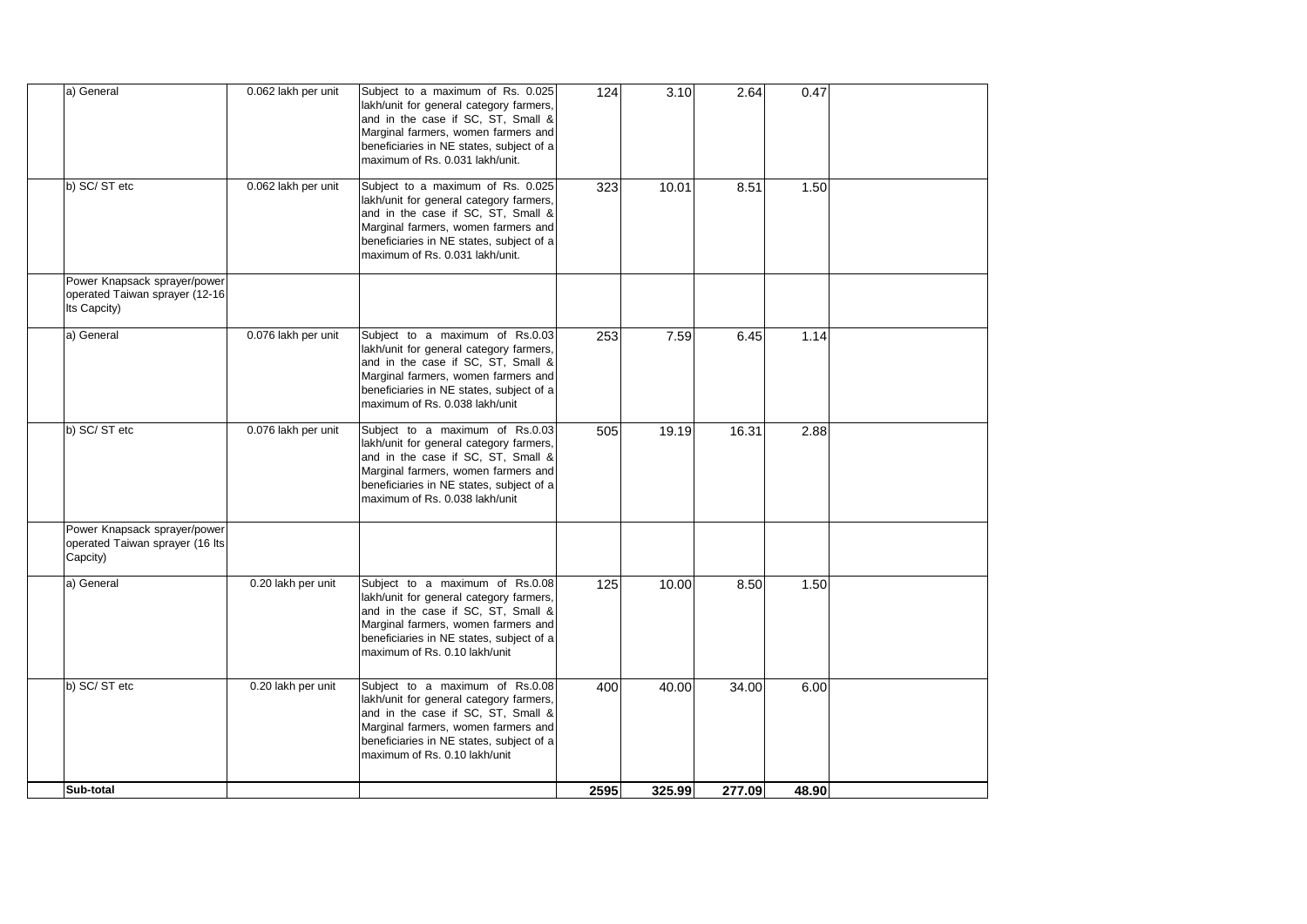|    | <b>Technology Dissemination</b><br>through demonstration/ Front<br><b>Line Demonstration (FLD)</b> | Rs. 25.00 lakh                                             | 75 % of cost in farmers' field and<br>100% of cost in farms belonging to<br>Public Sector, SAUs etc. No change                                            | $\mathbf{2}$   | 50.00  | 42.50  |       | 7.50 Project to be submitted                                                                                                              |
|----|----------------------------------------------------------------------------------------------------|------------------------------------------------------------|-----------------------------------------------------------------------------------------------------------------------------------------------------------|----------------|--------|--------|-------|-------------------------------------------------------------------------------------------------------------------------------------------|
| 10 | Human Resource Development (HRD)                                                                   |                                                            |                                                                                                                                                           |                |        |        |       |                                                                                                                                           |
|    | <b>HRD</b> for Supervisors &                                                                       | Rs. 20.00 lakh / unit                                      | 100% of the cost in first year.<br>$\ln$                                                                                                                  | $\Omega$       | 0.00   | 0.00   | 0.00  |                                                                                                                                           |
|    | Entrepreneurs                                                                                      |                                                            | subsequent years, cost of<br>infrastructure not to be claimed.                                                                                            |                |        |        |       |                                                                                                                                           |
|    | <b>HRD</b> for Gardeners                                                                           | Rs. 15.00 lakh / unit                                      | 100% of the cost.                                                                                                                                         | $\overline{2}$ | 30.00  | 25.50  | 4.50  |                                                                                                                                           |
|    |                                                                                                    | <b>Training of farmers</b>                                 |                                                                                                                                                           |                |        |        |       |                                                                                                                                           |
|    | Within the State                                                                                   | Rs. 1000/day per farmer<br>including transport             | 100% of the cost.                                                                                                                                         | 6000           | 60.00  | 51.00  | 9.00  |                                                                                                                                           |
|    | Outside the state                                                                                  | Project based as per<br>actual.                            | 100% of the cost.                                                                                                                                         | 2500           | 25.00  | 21.25  | 3.75  |                                                                                                                                           |
|    |                                                                                                    | (e) Exposure visit of farmers                              |                                                                                                                                                           |                |        |        |       |                                                                                                                                           |
|    | Outside the State                                                                                  | Project based as per<br>actual.                            | 100% of the cost.                                                                                                                                         | 25             | 25.00  | 21.25  | 3.75  |                                                                                                                                           |
|    | Outside India                                                                                      |                                                            | Rs. 4.00 lakh / participant Project Based. 100% of air/rail travel<br>cost.                                                                               | 5.00           | 20.00  | 17.00  |       | 3.00 Project to be submitted                                                                                                              |
|    |                                                                                                    |                                                            | Training / study tour of technical staff/ field functionaries                                                                                             |                |        |        |       |                                                                                                                                           |
|    | Within the State                                                                                   | Rs.300/day per<br>participant plus TA/DA,<br>as admissible | 100% of the cost.                                                                                                                                         | 350            | 5.25   | 4.46   | 0.79  |                                                                                                                                           |
|    | Study tour to progressive<br>States/ units (group of<br>minimum 5 participants)                    | Rs.800/day per<br>participant plus TA/DA,<br>as admissible | 100% of the cost.                                                                                                                                         | 1400           | 56.00  | 47.60  | 8.40  |                                                                                                                                           |
|    | Outside India                                                                                      |                                                            | Rs. 6.00 lakh / participant 100% of the cost on actual basis.                                                                                             | $\Omega$       | 0.00   | 0.00   | 0.00  |                                                                                                                                           |
|    | Sub-total                                                                                          |                                                            |                                                                                                                                                           | 10282          | 221.25 | 188.06 | 33.19 |                                                                                                                                           |
| 11 |                                                                                                    | <b>INTEGRATED POST HARVEST MANAGEMENT</b>                  |                                                                                                                                                           |                |        |        |       |                                                                                                                                           |
|    | Pack house / On farm<br>collection & storage unit                                                  | Rs. 4.00 lakh/unit with<br>size of 9Mx6M                   | 50% of the capital cost.                                                                                                                                  | 50             | 100.00 | 85.00  |       | 15.00 Minutes of SLEC meeting to be<br>submitted along with details of<br>beneficiareis, locaiton, etc to<br>facilitate release of funds. |
|    |                                                                                                    |                                                            | Integrated pack house with facilities for conveyer belt, sorting, grading units, washing,                                                                 |                |        |        |       |                                                                                                                                           |
|    | a) General Area                                                                                    | Rs. 50.00 lakh per unit<br>with size of 9Mx18M             | Credit linked back-ended subsidy @<br>35% of the cost of project in general<br>areas and 50% of cost in case Hilly &<br>Scheduled areas, per beneficiary. | $\mathfrak{p}$ | 35.00  | 29.75  | 5.25  |                                                                                                                                           |
|    | b) Hilly Area                                                                                      | Rs. 50.00 lakh per unit<br>with size of 9Mx18M             | Credit linked back-ended subsidy @<br>35% of the cost of project in general<br>areas and 50% of cost in case Hilly &<br>Scheduled areas, per beneficiary. | $\overline{7}$ | 175.00 | 148.75 | 26.25 |                                                                                                                                           |
|    | Pre-cooling unit                                                                                   |                                                            |                                                                                                                                                           |                |        |        |       |                                                                                                                                           |
|    | a) General Area                                                                                    | Rs. 25.00 lakh / unit with<br>capacity of<br>6MT.          | Credit linked back-ended subsidy @<br>35% of the cost of project in general<br>areas and 50% of cost in case Hilly &<br>Scheduled areas, per beneficiary. |                | 8.75   | 7.44   | 1.31  |                                                                                                                                           |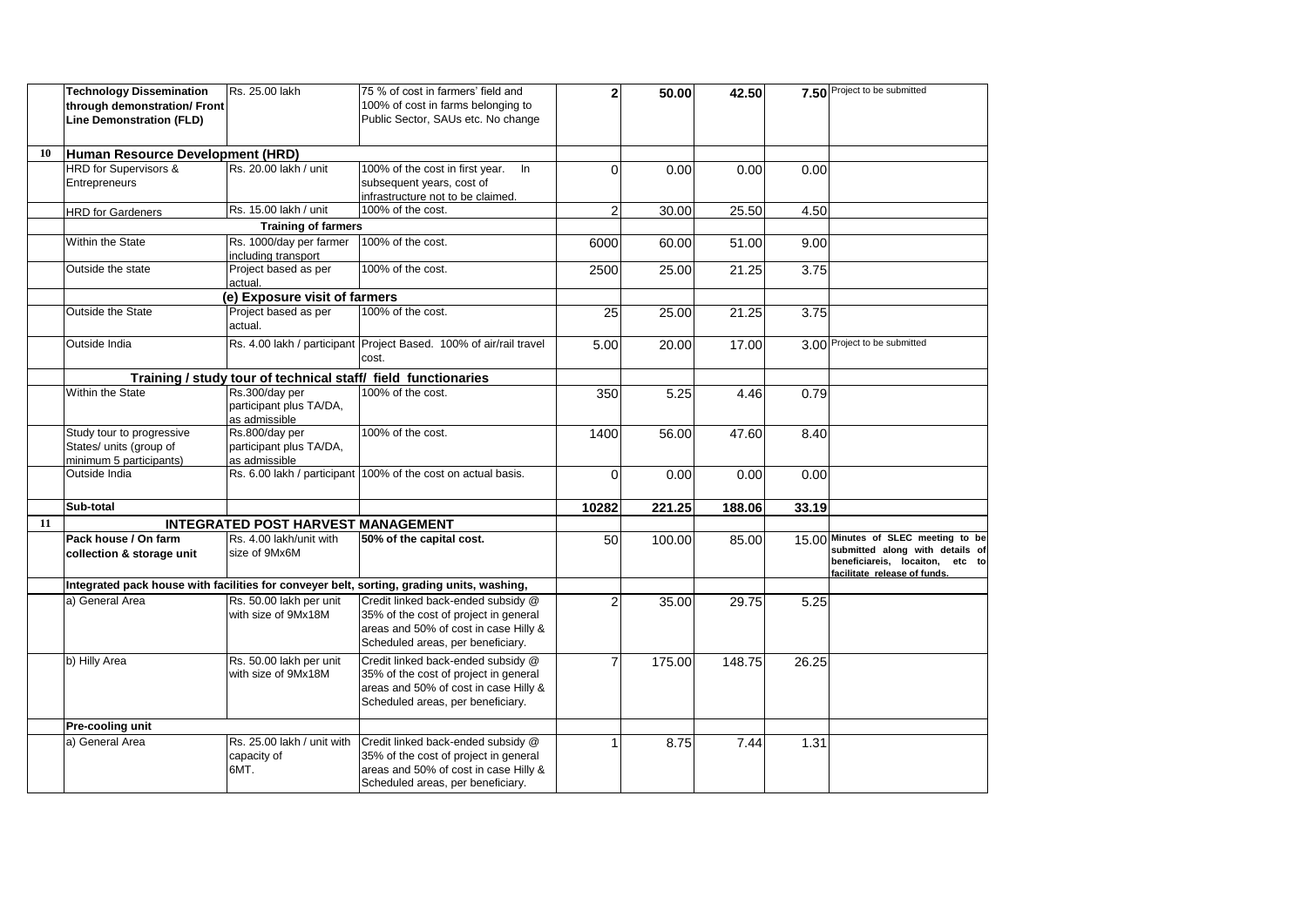| b) Hilly Area                                           | Rs. 25.00 lakh / unit with<br>capacity of<br>6MT.                                                                                                                                                                                                                 | Credit linked back-ended subsidy @<br>35% of the cost of project in general<br>areas and 50% of cost in case Hilly &                                         | $\overline{2}$ | 25.00 | 21.25 | 3.75 |                                    |
|---------------------------------------------------------|-------------------------------------------------------------------------------------------------------------------------------------------------------------------------------------------------------------------------------------------------------------------|--------------------------------------------------------------------------------------------------------------------------------------------------------------|----------------|-------|-------|------|------------------------------------|
|                                                         |                                                                                                                                                                                                                                                                   | Scheduled areas, per beneficiary.                                                                                                                            |                |       |       |      |                                    |
| Cold room (staging)<br>a) General Area                  | Rs. 15.00 lakh/ unit of 30<br>MT capacity                                                                                                                                                                                                                         | Credit linked back-ended subsidy @<br>35% of the cost of project in general<br>areas and 50% of cost in case Hilly &<br>Scheduled areas, per beneficiary.    | 3              | 15.75 | 13.39 | 2.36 |                                    |
| b) Hilly Area                                           | Rs. 15.00 lakh/ unit of 30<br>MT capacity                                                                                                                                                                                                                         | Credit linked back-ended subsidy @<br>35% of the cost of project in general<br>areas and 50% of cost in case Hilly &<br>Scheduled areas, per beneficiary.    | $\overline{2}$ | 15.00 | 12.75 | 2.25 |                                    |
| Mobile pre- cooling unit                                |                                                                                                                                                                                                                                                                   |                                                                                                                                                              |                |       |       |      |                                    |
| a) General Area                                         | Rs. 25.00 lakh                                                                                                                                                                                                                                                    | Credit linked back-ended subsidy @<br>35% of the cost of project in general<br>areas and 50% of cost in case Hilly &<br>Scheduled areas, per beneficiary.    | 3              | 26.25 | 22.31 | 3.94 |                                    |
| b) Hilly Area                                           | Rs. 25.00 lakh                                                                                                                                                                                                                                                    | Credit linked back-ended subsidy @<br>35% of the cost of project in general<br>areas and 50% of cost in case Hilly &<br>Scheduled areas, per beneficiary.    | 2              | 25.00 | 21.25 | 3.75 |                                    |
| <b>Cold Storage</b>                                     | (Construction, Expansion and Modernisation)                                                                                                                                                                                                                       |                                                                                                                                                              |                |       |       |      |                                    |
| Technology induction and<br>modernisation of cold-chain | Max Rs. 250.00 lakh for<br>modernization of PLC<br>equipment, packaging<br>lines, dock levelers,<br>advanced graders,<br>alternate technologies,<br>stacking systems,<br>modernization of<br>insulation and<br>refrigeration, etc. Details<br>are in Appendix -II | Credit linked back-ended subsidy @<br>35% of the cost of project in general<br>areas and 50% of cost in case Hilly &<br>Scheduled areas, per beneficiary.    |                | 50.00 | 42.50 |      | 7.50 Includes as per 2013-14 norms |
| C.A/M.A. Storage units -                                | MT capacity                                                                                                                                                                                                                                                       | Rs. 32,000/ MT for 5000 Credit linked back-ended subsidy<br>@40% of the cost of project in General<br>areas.                                                 |                | 0.00  | 0.00  | 0.00 |                                    |
| Refer vans/ containers (general areas)                  |                                                                                                                                                                                                                                                                   |                                                                                                                                                              |                |       |       |      |                                    |
| a) General Area                                         | Rs. 26.00 lakh for 9 MT<br>(NHM & HMNEH), and<br>prorata basis for lesser<br>capacity, but not below 4<br>MT.                                                                                                                                                     | Credit linked back-ended subsidy @<br>35% of the cost of project in general<br>areas and 50% of cost in case of Hilly<br>& Scheduled areas, per beneficiary. | Δ              | 36.40 | 30.94 |      | 5.46 Project to be submitted       |
| b) Hilly Area                                           | Rs. 26.00 lakh for 9 MT<br>(NHM & HMNEH), and<br>prorata basis for lesser<br>capacity, but not below 4<br>MT.                                                                                                                                                     | Credit linked back-ended subsidy @<br>35% of the cost of project in general<br>areas and 50% of cost in case of Hilly<br>& Scheduled areas, per beneficiary. | $\overline{2}$ | 26.00 | 22.10 |      | 3.90 Project to be submitted       |
| <b>Ripening chamber</b>                                 |                                                                                                                                                                                                                                                                   |                                                                                                                                                              |                |       |       |      |                                    |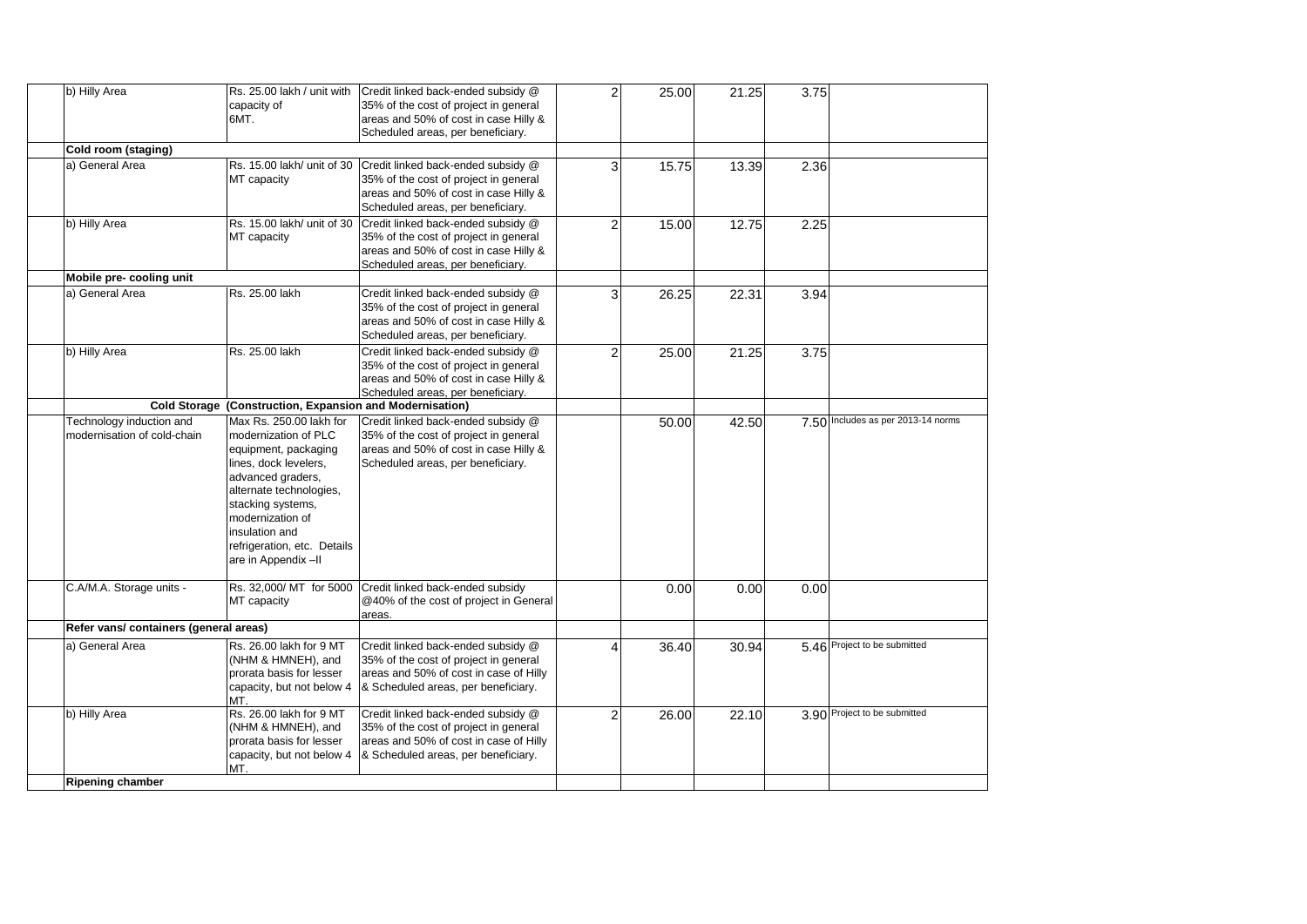|    | a) General Area                                             | Rs. 1.00 lakh/MT.    | Credit linked back-ended subsidy @<br>35% of the cost of project in general<br>areas and 50% of cost in case of Hilly<br>& Scheduled areas, per beneficiary. | 98              | 34.30  | 29.16  |        | 5.15 Project to be submitted                                                                                                                    |
|----|-------------------------------------------------------------|----------------------|--------------------------------------------------------------------------------------------------------------------------------------------------------------|-----------------|--------|--------|--------|-------------------------------------------------------------------------------------------------------------------------------------------------|
|    | b) Hilly Area                                               | Rs. 1.00 lakh/MT.    | Credit linked back-ended subsidy @<br>35% of the cost of project in general<br>areas and 50% of cost in case of Hilly<br>& Scheduled areas, per beneficiary. | 12              | 6.00   | 5.10   |        | 0.90 Project to be submitted                                                                                                                    |
|    | Evaporative / low energy<br>cool chamber (8 MT)             | Rs. 5.00 lakh/unit   | 50% of the total cost.                                                                                                                                       |                 | 0.00   | 0.0    |        | 0.0 Minutes of SLEC meeting to be<br>submitted along with details of<br>beneficiareis,<br>locaiton,<br>etc to<br>facilitate release of funds.   |
|    | Primary/ Mobile / Minimal processing unit                   |                      |                                                                                                                                                              |                 |        |        |        | Project to be submitted                                                                                                                         |
|    | a) General Area                                             | Rs. 25.00 lakh/unit. | Credit linked back-ended subsidy @<br>40% of the capital cost of project in<br>general areas and 55% in case of Hilly<br>& Scheduled areas, per beneficiary. | 10              | 100.00 | 85.00  |        | 15.00 Project to be submitted                                                                                                                   |
|    | b) Hilly Area                                               | Rs. 25.00 lakh/unit. | Credit linked back-ended subsidy @<br>40% of the capital cost of project in<br>general areas and 55% in case of Hilly<br>& Scheduled areas, per beneficiary. | 3               | 41.25  | 35.06  |        | 6.19 Project to be submitted                                                                                                                    |
|    | Pusa Zero energy cool chamber Rs. 4000 per unit<br>(100 kg) |                      | 50% of the total cost.                                                                                                                                       | 10              | 0.20   | 0.17   | 0.03   |                                                                                                                                                 |
|    | Sub-total                                                   |                      |                                                                                                                                                              | 211.00          | 719.90 | 611.92 | 107.99 |                                                                                                                                                 |
| 12 |                                                             |                      | ESTABLISHMENT OF MARKETING INFRASTRUCTURE FOR                                                                                                                |                 |        |        |        |                                                                                                                                                 |
|    | Rural Markets/ Apni mandies/Direct markets                  |                      |                                                                                                                                                              |                 |        |        |        |                                                                                                                                                 |
|    | a) General Area                                             | Rs. 25.00 lakh       | Credit linked back-ended subsidy @<br>40% of the capital cost of project in<br>general areas and 55% in case of Hilly<br>& Scheduled areas, per beneficiary. | 75              | 750.00 | 637.50 |        | 112.5 Project to be submitted                                                                                                                   |
|    | b) Hilly Area                                               | Rs. 25.00 lakh       | Credit linked back-ended subsidy @<br>40% of the capital cost of project in<br>general areas and 55% in case of Hilly<br>& Scheduled areas, per beneficiary. | 25              | 343.75 | 292.19 |        | 51.6 Project to be submitted                                                                                                                    |
|    | Retail Markets/ outlets (environmentally controlled)        |                      |                                                                                                                                                              |                 |        |        |        |                                                                                                                                                 |
|    | a) General Area                                             | Rs. 15.00 lakh /unit | Credit linked back-ended subsidy @<br>35% of the capital cost of project in<br>general areas and 50% in case of Hilly<br>& Scheduled areas, per beneficiary. | 25              | 131.25 | 111.56 |        | 19.69 Minutes of SLEC meeting to be<br>submitted along with details of<br>beneficiareis,<br>locaiton,<br>etc to<br>facilitate release of funds. |
|    | b) Hilly Area                                               | Rs. 15.00 lakh /unit | Credit linked back-ended subsidy @<br>35% of the capital cost of project in<br>general areas and 50% in case of Hilly<br>& Scheduled areas, per beneficiary. | 10              | 75.00  | 63.75  |        | 11.25 Minutes of SLEC meeting to be<br>submitted along with details of<br>beneficiareis, locaiton,<br>etc<br>to<br>facilitate release of funds. |
|    | Static/Mobile Vending Cart/<br>platform with cool chamber.  | Rs. 30,000/ unit     | 50% of total cost.                                                                                                                                           | 10 <sup>1</sup> | 1.50   | 1.28   |        | 0.23 Minutes of SLEC meeting to be<br>submitted along with details of<br>beneficiareis, locaiton,<br>etc to<br>facilitate release of funds.     |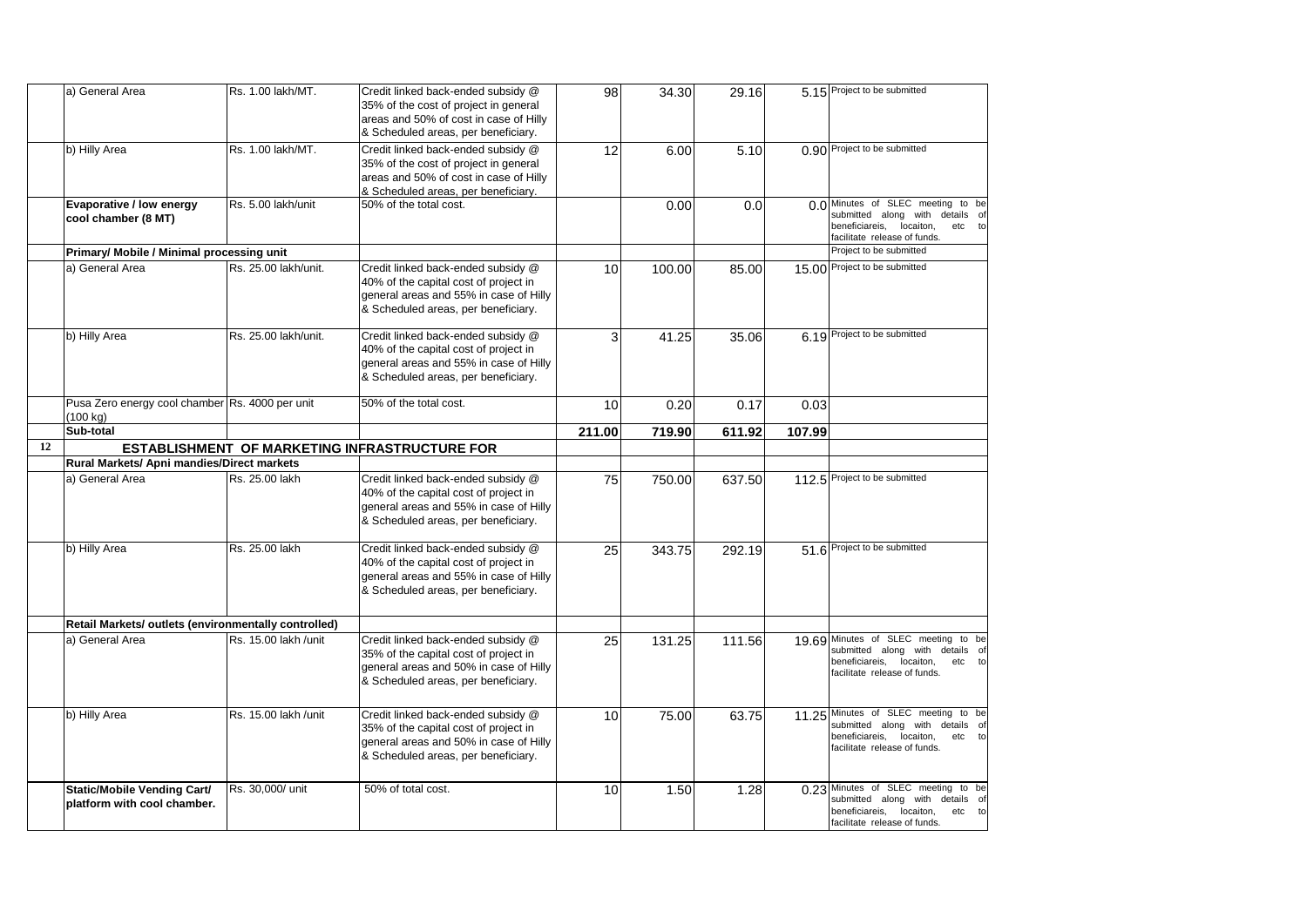|    | Sub-total                                                                                                                                                       |                                                                                                                                           |                                                                                                                                                                  | 145.00 | 1301.50 | 1106.28 | 195.23 |                                                                                                                                           |
|----|-----------------------------------------------------------------------------------------------------------------------------------------------------------------|-------------------------------------------------------------------------------------------------------------------------------------------|------------------------------------------------------------------------------------------------------------------------------------------------------------------|--------|---------|---------|--------|-------------------------------------------------------------------------------------------------------------------------------------------|
|    | Functional Infrastructure for:                                                                                                                                  |                                                                                                                                           |                                                                                                                                                                  |        |         |         |        |                                                                                                                                           |
|    | Collection, sorting/ grading, packing units etc.                                                                                                                |                                                                                                                                           |                                                                                                                                                                  |        |         |         |        |                                                                                                                                           |
|    | a) General Area                                                                                                                                                 | Rs.15.00 lakh                                                                                                                             | Credit linked back-ended subsidy @<br>40% of the capital cost of project in<br>general areas and 55 % in case of<br>Hilly & Scheduled areas, per<br>beneficiarv. | 6.00   | 36.00   | 30.60   | 5.40   |                                                                                                                                           |
|    | b) Hilly Area                                                                                                                                                   | Rs.15.00 lakh                                                                                                                             | Credit linked back-ended subsidy @<br>40% of the capital cost of project in<br>general areas and 55 % in case of<br>Hilly & Scheduled areas, per<br>beneficiarv. | 2.00   | 16.50   | 14.03   | 2.48   |                                                                                                                                           |
|    | Sub-total                                                                                                                                                       |                                                                                                                                           |                                                                                                                                                                  | 8.00   | 52.50   | 44.63   | 7.88   |                                                                                                                                           |
|    | <b>SPECIAL INTERVENTIONS</b>                                                                                                                                    |                                                                                                                                           |                                                                                                                                                                  |        |         |         |        |                                                                                                                                           |
|    | Innovative interventions not<br>covered under any GOI<br>schemes                                                                                                | 10% of outlay                                                                                                                             | 50% of cost, based on project<br>proposal.                                                                                                                       |        | 50.00   | 42.50   | 7.50   |                                                                                                                                           |
|    | Tackling of emergent<br>/unforeseen requirements of<br><b>SHMs</b>                                                                                              | Rs.20.00 lakh                                                                                                                             | 50% of cost, based on project<br>proposal.                                                                                                                       | 1.00   | 10.00   | 8.50    | 1.50   |                                                                                                                                           |
|    | Sub-total                                                                                                                                                       |                                                                                                                                           |                                                                                                                                                                  | 1.00   | 60.00   | 51.00   | 9.00   |                                                                                                                                           |
| 13 |                                                                                                                                                                 | <b>Mission Management</b>                                                                                                                 |                                                                                                                                                                  |        |         |         |        |                                                                                                                                           |
|    | State & Districts Mission Offices<br>and implementing agencies for<br>administrative expenses,<br>project, preparation,<br>computerization, contingency<br>etc. | 5% of total annual<br>expenditure on the basis<br>of appraised needs to<br>State Horticulture Mission<br>(SHM) / implementing<br>Agencies | 100% assistance.                                                                                                                                                 |        | 477.33  | 405.73  | 71.60  |                                                                                                                                           |
|    | Institutional Strengthening,<br>hire/purchase of vehicles,<br>hardware/software                                                                                 | Project based                                                                                                                             | 100% assistance.                                                                                                                                                 |        | 200.00  | 170.00  | 30.00  |                                                                                                                                           |
|    | Seminars, conferences, workshops, exhibitions, Kisan<br>Mela, horticulture shows, honey festivals etc.                                                          |                                                                                                                                           |                                                                                                                                                                  |        |         |         |        | Minutes of SLEC meeting to be<br>submitted along with details of<br>beneficiareis,<br>locaiton,<br>etc to<br>facilitate release of funds. |
|    | International level                                                                                                                                             | Rs. 7.50 lakh per event.                                                                                                                  | 100% of cost per event of 4 days, on<br>pro rata basis.                                                                                                          | 5      | 37.50   | 31.88   | 5.63   |                                                                                                                                           |
|    | National level                                                                                                                                                  | Rs. 5.00 lakh per event.                                                                                                                  | 100% of cost per event of two days.                                                                                                                              | 5      | 25.00   | 21.25   | 3.75   |                                                                                                                                           |
|    | State level                                                                                                                                                     | Rs. 3.00 lakh / event                                                                                                                     | 100% assistance subject to a<br>maximum of Rs.3.00 lakh per event of<br>two davs.                                                                                | 5      | 15.00   | 12.75   | 2.25   |                                                                                                                                           |
|    | <b>District level</b>                                                                                                                                           | Rs. 2.00 lakh / event                                                                                                                     | 100% assistance subject to a<br>maximum of Rs.2.00 lakh per event of<br>two days.                                                                                | 14     | 28.00   | 23.80   | 4.20   |                                                                                                                                           |
|    | Information dissemination<br>through publicity, printed<br>literature etc and local<br>advertisements                                                           | Rs. 0.40 lakh/ block                                                                                                                      | 100% of cost.                                                                                                                                                    | 152    | 60.80   | 51.68   | 9.12   |                                                                                                                                           |
|    | Development of technology<br>packages in electronic form to<br>be shared through IT network                                                                     | Rs. 1.00 lakh/ district                                                                                                                   | 100% of Cost                                                                                                                                                     |        | 0.00    | 0.00    | 0.00   |                                                                                                                                           |